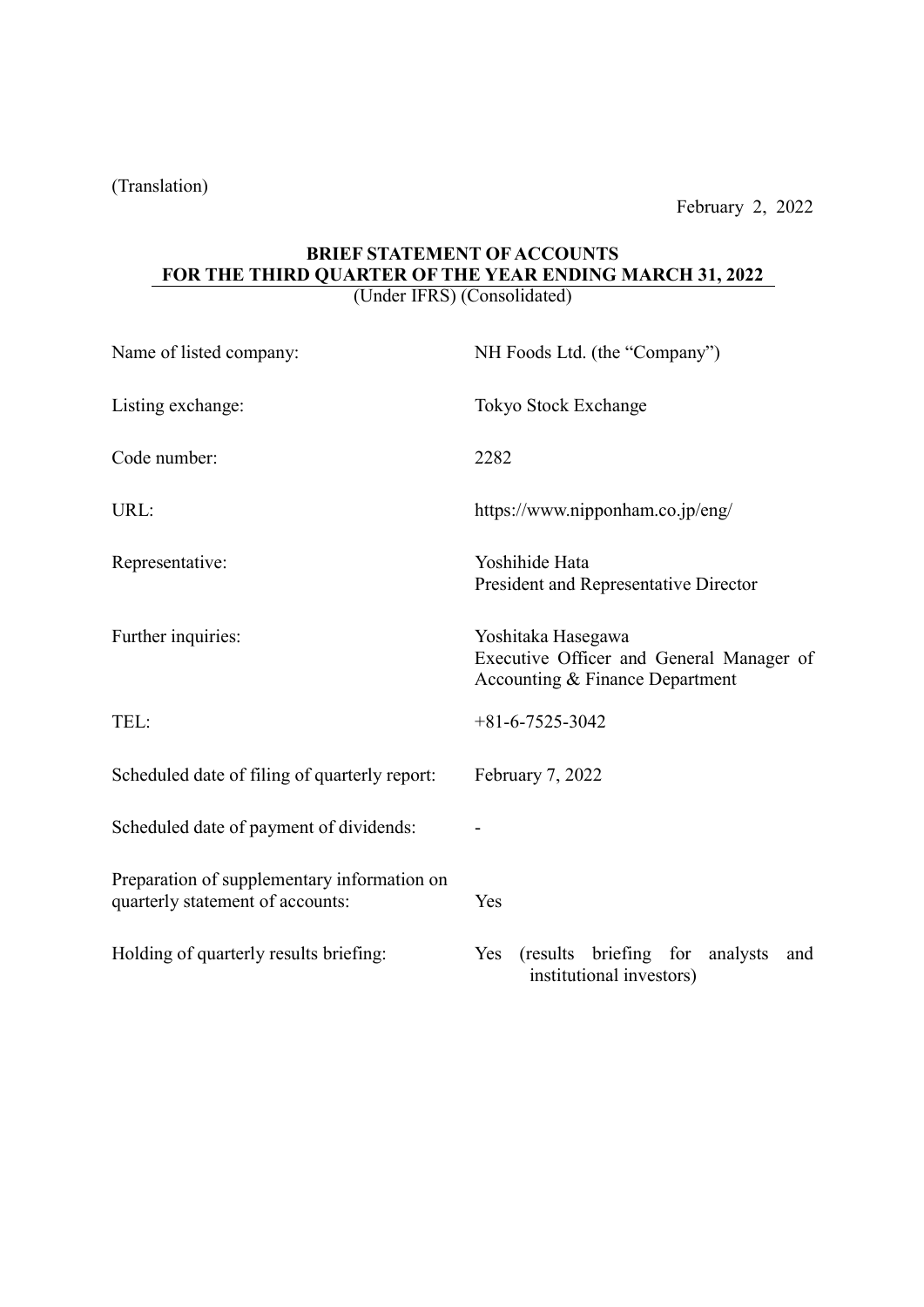(Figures are indicated by counting fractions of 1/2 or more of a million yen as one and discarding the rest.)

### 1. Consolidated business results for the third quarter of the year ending March 31, 2022 (April 1, 2021 through December 31, 2021):

### (1) Consolidated operating results (cumulative):

|  | (The percentages indicate the rates of increase (decrease) from the third quarter of the previous fiscal year.) |  |  |  |
|--|-----------------------------------------------------------------------------------------------------------------|--|--|--|
|  |                                                                                                                 |  |  |  |

|                                                             | Net sales             |               | Business profit      |               | Profit before tax     |               | Profit                |               | Profit attributable<br>to owners of the<br>parent |               | Total<br>comprehensive<br>income |               |
|-------------------------------------------------------------|-----------------------|---------------|----------------------|---------------|-----------------------|---------------|-----------------------|---------------|---------------------------------------------------|---------------|----------------------------------|---------------|
|                                                             | (millions)<br>of yen) | $\frac{0}{0}$ | (millions<br>of yen) | $\frac{0}{0}$ | (millions)<br>of yen) | $\frac{0}{0}$ | (millions)<br>of yen) | $\frac{0}{0}$ | (millions)<br>of yen)                             | $\frac{0}{0}$ | (millions)<br>of yen)            | $\frac{0}{0}$ |
| Third quarter<br>of the year<br>ending<br>March 31,<br>2022 | 953,239               | 5.6           | 44,130               | 0.5           | 50,237                | 13.2          | 36,778                | 32.8          | 36,747                                            | 28.9          | 36,545                           | 22.7          |
| Third quarter<br>of the year<br>ended March<br>31, 2021     | 902,988               | (5.2)         | 43,914               | 11.9          | 44,370                | 32.8          | 27,691                | 15.2          | 28,511                                            | 19.2          | 29,779                           | 17.7          |
|                                                             |                       |               |                      |               |                       |               |                       |               | $($ van)                                          |               |                                  |               |

|                                                    |                            | . VCII.                      |
|----------------------------------------------------|----------------------------|------------------------------|
|                                                    | Earnings per share (basic) | Earnings per share (diluted) |
| Third quarter of the year ending<br>March 31, 2022 | 359.45                     | 359.36                       |
| Third quarter of the year ended<br>March 31, 2021  | 277.57                     | 277.50                       |

(Note) Business profit is calculated by deducting cost of goods sold and selling, general and administrative expenses from net sales, and accounting for foreign exchange gains and losses determined by the Group, while excluding adjustments in accordance with IFRS and non-recurring items.

### (2) Consolidated financial position:

|                                                       | Total assets      | Total equity      | owners of the parent | Total equity attributable to Equity ratio of owners of<br>the parent |
|-------------------------------------------------------|-------------------|-------------------|----------------------|----------------------------------------------------------------------|
|                                                       | (millions of yen) | (millions of yen) | (millions of yen)    | $(\%)$                                                               |
| Third quarter of the<br>year ending March 31,<br>2022 | 902,437           | 471,693           | 460.925              | 51.1                                                                 |
| Year ended March 31,<br>2021                          | 825,405           | 444,309           | 433,595              | 52.5                                                                 |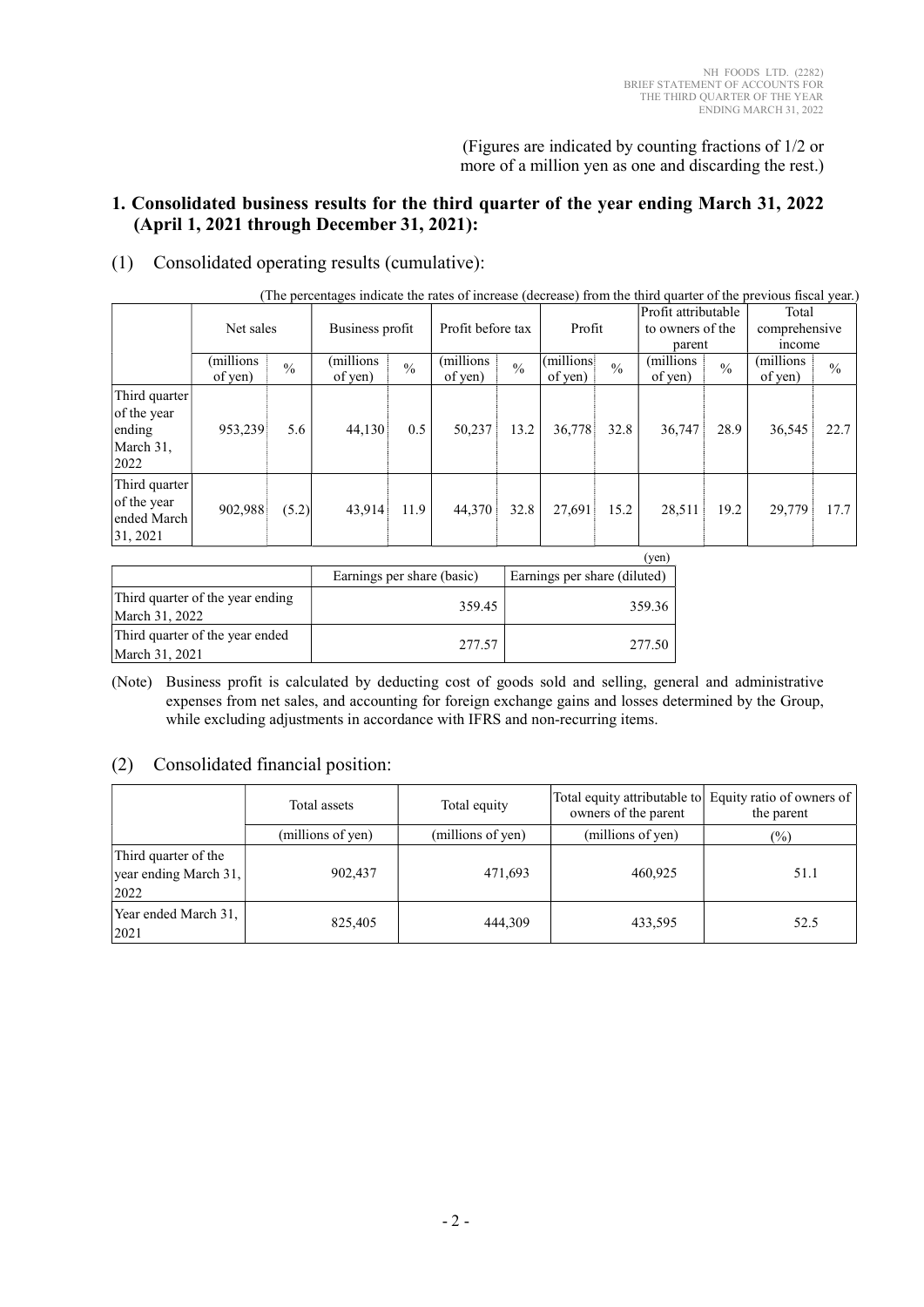$(v_{en})$ 

### 2. State of dividends:

|                                       |                      |                       |                      |          | (yui)  |  |  |
|---------------------------------------|----------------------|-----------------------|----------------------|----------|--------|--|--|
|                                       |                      | Annual dividend       |                      |          |        |  |  |
|                                       | First<br>quarter-end | Second<br>quarter-end | Third<br>quarter-end | Year-end | Total  |  |  |
| Year ended March 31, 2021             |                      |                       |                      | 94.00    | 94.00  |  |  |
| Year ending March 31, 2022            |                      |                       |                      |          |        |  |  |
| Year ending March 31, 2022 (forecast) |                      |                       |                      | 100.00   | 100.00 |  |  |

(Note) Adjustment to the most recently publicized forecast of dividends: None

### 3. Forecast of consolidated business results for the year ending March 31, 2022 (April 1, 2021 through March 31, 2022):

(The percentages indicate the rates of increase (decrease) from the previous fiscal year for the whole-year period.)

|                   | Net sales            |               | Business profit       |        | Profit before tax     |        | Profit attributable<br>to owners of the<br>parent |                 | Earnings per share<br>(basic) |  |
|-------------------|----------------------|---------------|-----------------------|--------|-----------------------|--------|---------------------------------------------------|-----------------|-------------------------------|--|
|                   | (millions<br>of yen) | $\frac{6}{2}$ | (millions)<br>of ven) | $(\%)$ | (millions)<br>of yen) | (%)    | (millions)<br>of yen)                             | $\frac{(0)}{0}$ | (yen)                         |  |
| Whole-year period | 1,180,000            | 0.3           | 48,000                | (8.4)  | 43,000                | (12.0) | 30,000                                            | (8.0)           | 293.62                        |  |

(Note) Adjustment to the most recently publicized forecast of business results: None

\* Notes:

(1) Changes in significant subsidiaries (changes in specific subsidiaries involving a change in the scope of consolidation) during the period under review: None

| New subsidiaries: - (Name: | ) Excluded subsidiaries: - (Name: |  |  |
|----------------------------|-----------------------------------|--|--|
|----------------------------|-----------------------------------|--|--|

(2) Changes in accounting policies and accounting estimates:

- 1) Changes of accounting policies required by IFRS: None 2) Changes of accounting policies other than 1) above: None
- 3) Changes in accounting estimates: None
- (3) Number of shares issued (shares of common stock):

1) Number of shares issued (including shares of treasury stock) as of the end of the period:

| Third quarter of the year ending March 31, 2022: | 102,958,904 shares |
|--------------------------------------------------|--------------------|
| Year ended March 31, 2021:                       | 102,958,904 shares |

- 2) Number of shares of treasury stock as of the end of the period: Third quarter of the year ending March 31, 2022: 677,028 shares Year ended March 31, 2021: 784,890 shares
- 3) Average number of shares outstanding during the period: Third quarter of the year ending March 31, 2022: 102,231,251 shares Third quarter of the year ended March 31, 2021: 102,712,930 shares

(Note) The number of shares of treasury stock as of the end of the period includes the number of the Company's shares (137,759 shares for the third quarter of the year ending March 31, 2022 and 140,663 shares for the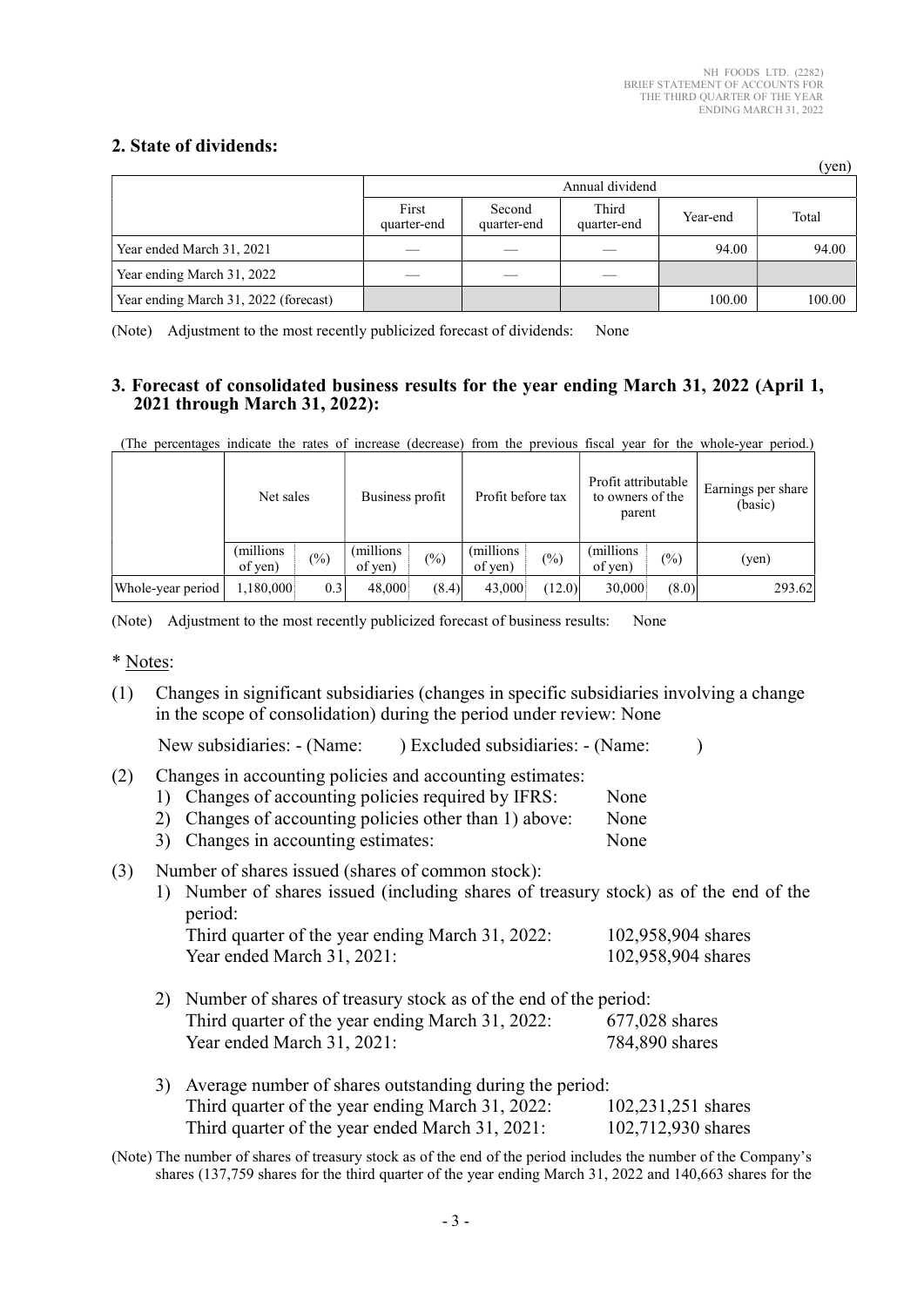year ended March 31, 2021) held by the Board Incentive Plan Trust (the "BIP Trust") adopted upon the introduction of the Performance-Based Stock Compensation Plan for officers. The number of shares of treasury stock deducted in the calculation of the average number of shares outstanding during the period includes the number of the Company's shares held by the BIP Trust. In addition, the number of shares of treasury stock as of the end of the period includes the number of the Company's shares (507,300 shares for the third quarter of the year ending March 31, 2022 and 608,600 shares for the year ended March 31, 2021) held by the NH Foods Group Employee Shareholding Association Dedicated Trust (the "Trust") upon the introduction of the Trust-type Employee Shareholding Incentive Plan. The number of shares of treasury stock deducted in the calculation of the average number of shares outstanding during the period includes the number of the Company's shares held by the Trust.

A brief statement of accounts for a quarter is not subject to quarterly review.

\* Explanation for the appropriate use of the forecast of business results and other special instructions

(Cautionary notice on information about the future)

 The descriptions herein about the future, including the forecast of business results, are based on the information currently available to the Company and certain assumptions considered reasonable by the Company and are not contemplated to ensure the fulfillment thereof. The actual results may materially differ from such forecast and plans depending on various factors. The Company, therefore, wishes to caution that readers should not place undue reliance on these descriptions to make investment decisions. Further, unless obligated by laws or ordinances or the rules of financial instruments exchanges, the Company will not necessarily, or is not obligated to, revise such descriptions about the future, including the forecast of business results notwithstanding any information or event in the future or any result arising therefrom, or publicize such revised information. For information on the conditions precedent to the forecast of business results and cautionary notes for the use of the forecast of business results, please refer to "1. Qualitative Information on the Statement of Accounts for the Third Quarter of the Fiscal Year under Review: (3) Explanation on the Forward-looking Information such as Forecast of Consolidated Business Results" on page 10.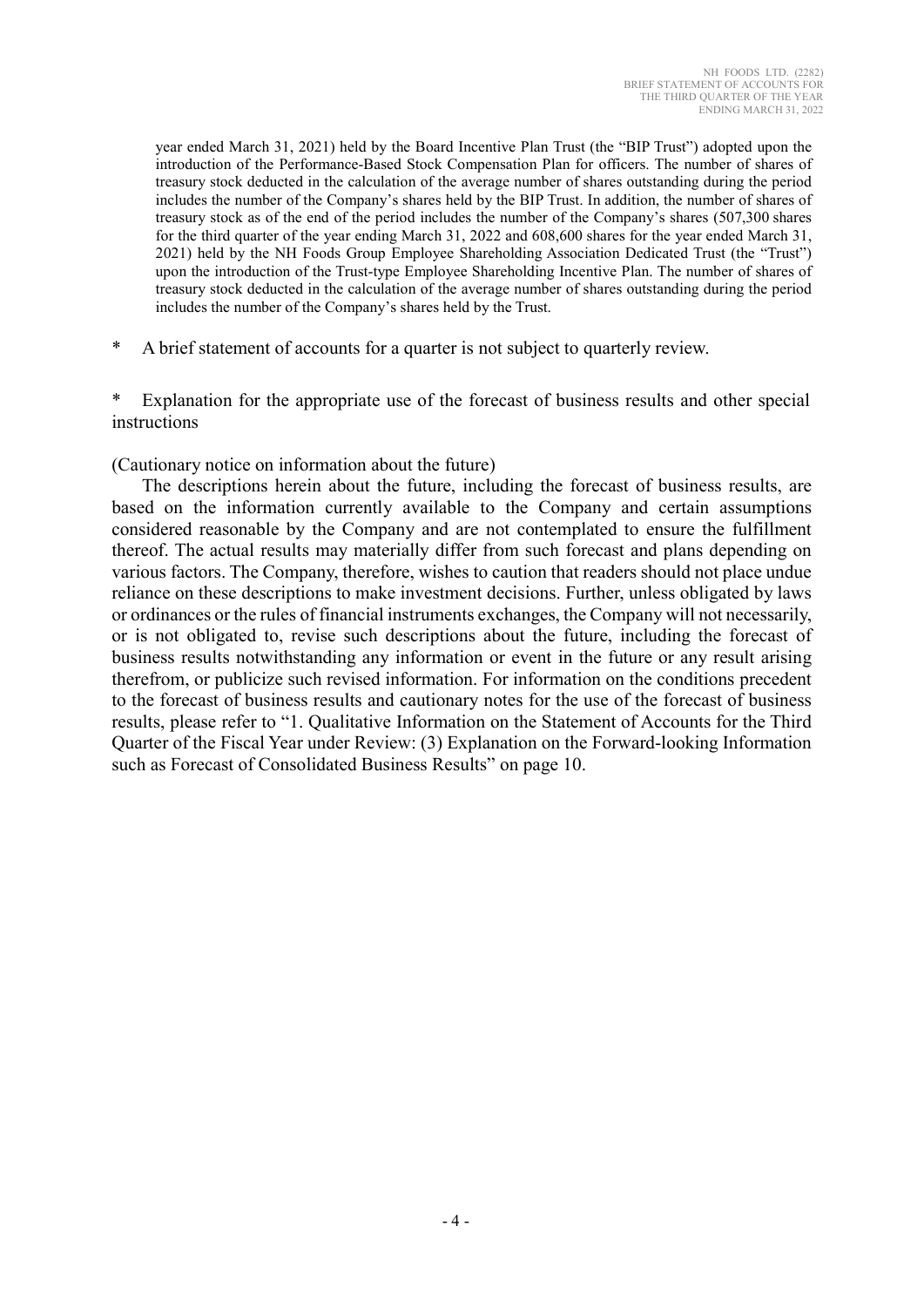### CONTENTS OF ATTACHMENT

|     | 1. Qualitative Information on the Statement of Accounts for the Third Quarter of the Fiscal |
|-----|---------------------------------------------------------------------------------------------|
|     |                                                                                             |
| (1) |                                                                                             |
| (2) |                                                                                             |
| (3) | Explanation on the Forward-looking Information such as Forecast of Consolidated             |
|     |                                                                                             |
| 2.  | Condensed Consolidated Financial Statements and Primary Notes 11                            |
| (1) |                                                                                             |
| (2) |                                                                                             |
| (3) | Condensed Consolidated Statements of Comprehensive Income15                                 |
| (4) |                                                                                             |
| (5) |                                                                                             |
| (6) |                                                                                             |
| (7) |                                                                                             |
| 1.  |                                                                                             |
| 2.  |                                                                                             |
| 3.  |                                                                                             |
|     |                                                                                             |

\* The Company is planning to hold a financial results briefing for analysts and institutional investors on Wednesday, February 2, 2022. All materials to be used at the conference will be disclosed on TDnet and posted on its website today.

\* In addition to the above-mentioned briefing, the Company will hold briefings of its operations and business results for individual investors from time to time. Please check the Company's website for information on the schedules of such briefings, etc.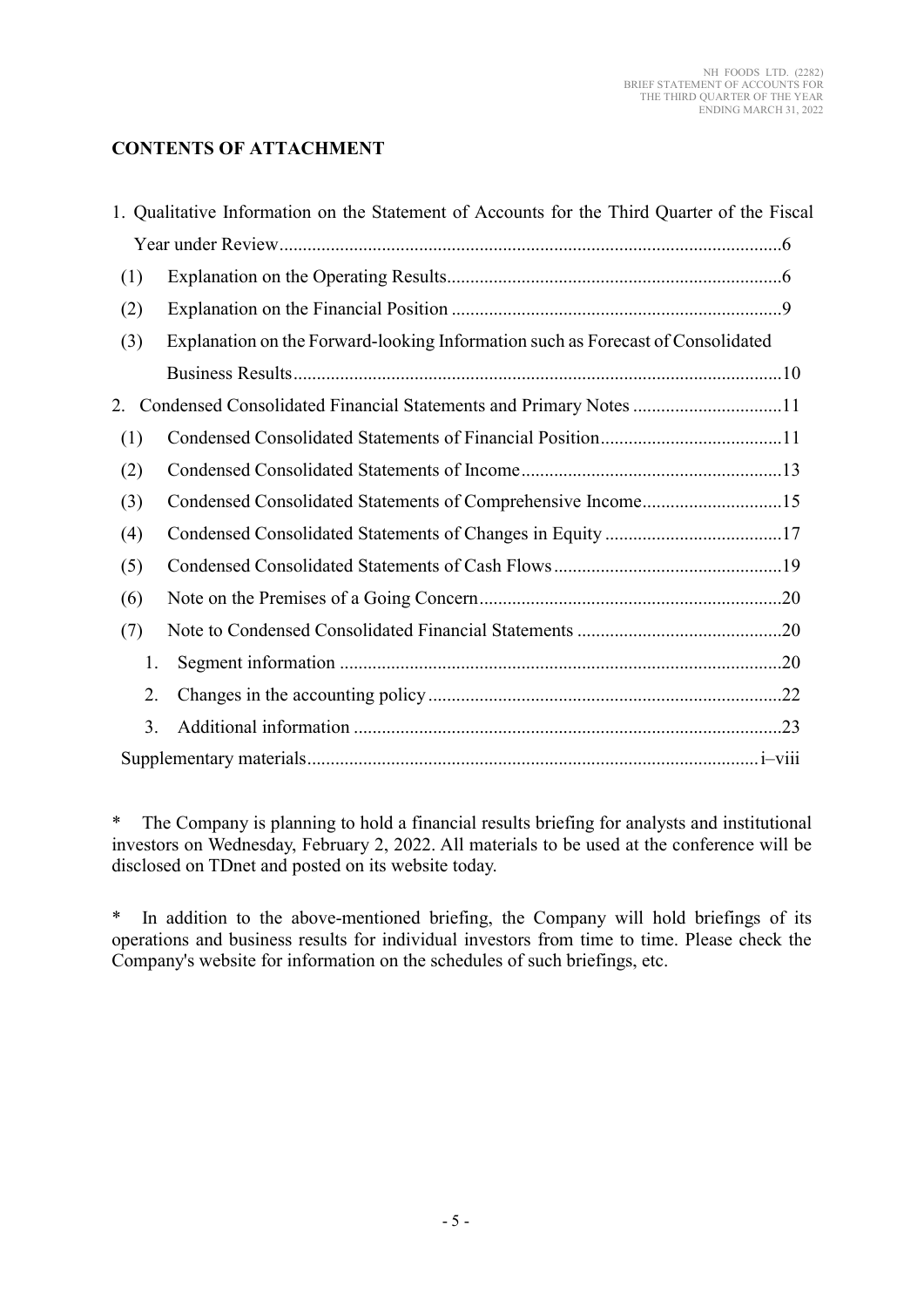- 1. Qualitative Information on the Statement of Accounts for the Third Quarter of the Fiscal Year under Review
- (1) Explanation on the Operating Results

#### Overview of Operating Results in General

The Japanese economy during the third quarter of the fiscal year under review showed some signs of recovery as the difficult situation caused by COVID-19 gradually eased. However, there are growing concerns about the resurgence of infections caused by variants.

The food and fresh meats industry showed some positive signs of recovery, while the outlook remained unpredictable due to the continued downturn of commercial-use products, which was caused by the slump in demand from restaurants affected by the prolonged declaration of a state of emergency or the quasi-emergency measures. Other factors causing uncertainty include rising costs owing to increased global demand for raw materials and soaring grain prices.

Under these circumstances, NH Foods Ltd. and its subsidiaries (the "Group") promoted business development based on our four management policies: "Shift to a sustainable business model that can generate profits," "Build a growth model for the overseas business," "Provide new value through new products and services," and "Strengthen corporate functions to achieve the vision" under the "Medium-Term Management Plan 2023" that commenced in April 2021 as a milestone in pursuing our "ideals for 2030": NH Foods Group "Vision 2030"―"Unleash new potentials for protein." In the third quarter of the fiscal year under review, our continuous initiatives in Japan included maintaining a stable supply system through thorough countermeasures against COVID-19, and strengthening our procurement, production, logistics, and sales structures to flexibly respond to changes in the environment against the backdrop of the establishment of a new lifestyle and growing awareness of social issues such as ESG aiming to achieve SDGs. In addition, we worked on the challenges of new areas such as the launch of "IMIDEA," a food with functional claims that helps reduce fatigue and maintain memory, and initiatives for Direct to Consumer (D2C), the Hokkaido project with an eye to the opening of the new stadium in 2023, and the promotion of Digital Transformation (DX) to strengthen our management base. Overseas, the Group continued to take measures to minimize the impact of COVID-19 and worked to secure suppliers for a stable supply to Japan. Regarding the crossgroup initiatives, the Group made efforts to enhance them in accordance with "NH Foods Group Fundamental Policy on Corporate Governance." Such efforts include activities to raise group employees' awareness of our initiative for "Vision 2030"―"Unleash new potentials for protein" and to promote ROIC-based management by managing KPIs linked with various measures of the "Medium-Term Management Plan 2023."

As a result of these activities, for the third quarter of the fiscal year under review on a consolidated and cumulative basis, net sales increased by 5.6% from the same period of the previous fiscal year to ¥953,239 million. Business profit increased by 0.5% to ¥44,130 million, profit before tax increased by 13.2% to ¥50,237 million, and profit attributable to owners of the parent increased by 28.9% to ¥36,747 million, compared to the same period of the previous fiscal year.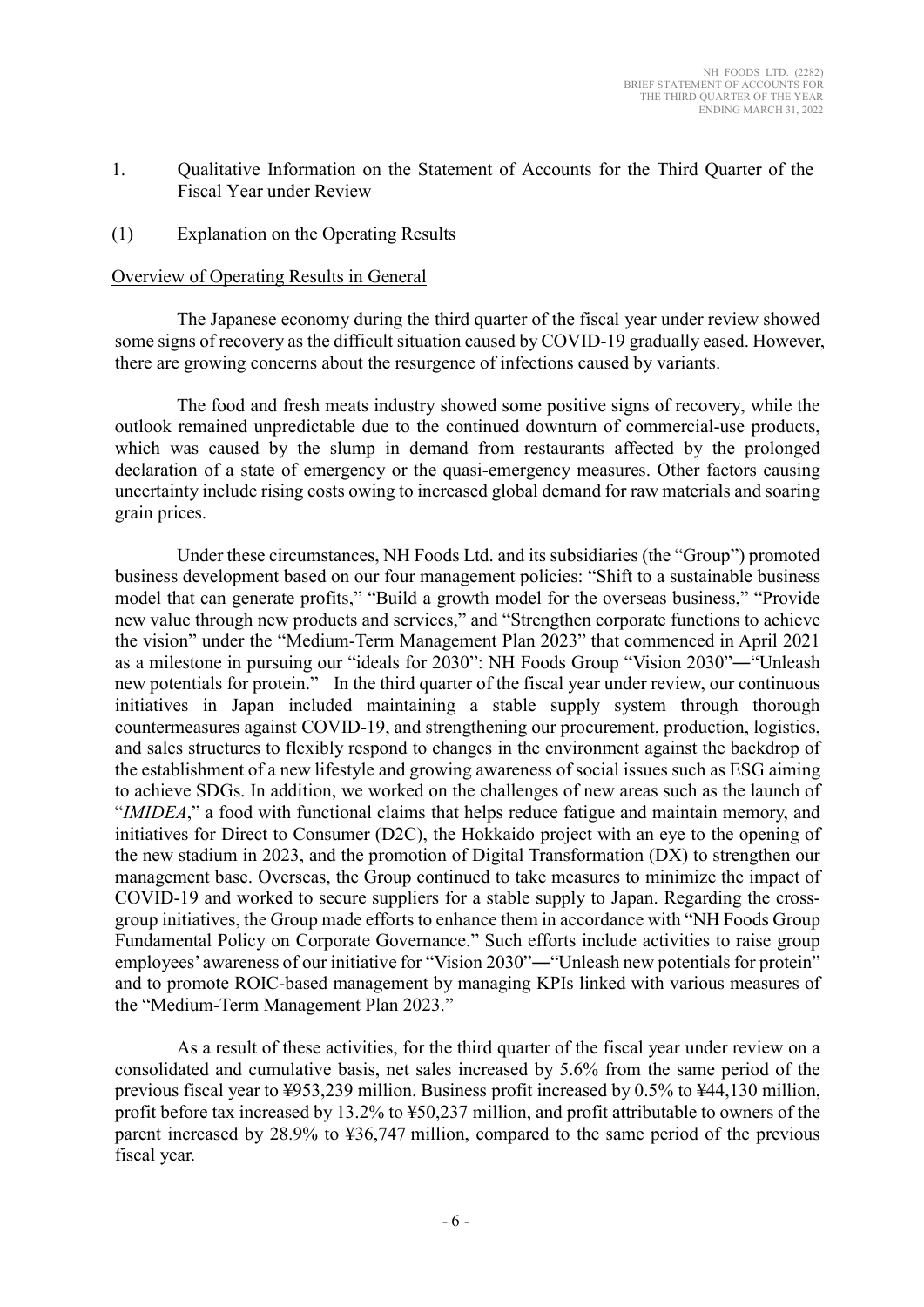#### Overview of Operating Segments

From the cumulative first quarter of the fiscal year under review, the Company discloses the Baseball and Ballpark Business and the New Business, etc. in the "Others" category for the purpose of expanding into new business areas.

#### (Processed Foods Business Division)

In the hams and sausages business, sales to mass retailer channels decreased from the same period of the previous fiscal year despite our efforts to make up for the impact of COVID-19, by such measures as promoting sales of the main product "SCHAU ESSEN" and launching advertisements on social networking services to attract younger customers. Sales to commercial-use channels increased year on year thanks to the increased demand as the infection situation subsided. Overall sales of year-end gifts decreased from the same period of the previous fiscal year although sales of brand-name gifts were strong, remaining the same level as the market.

In the processed foods business, sales to mass retailer channels increased making up for the impact of COVID-19 last year. This was attributable to the significant growth in the main product "Ishigama Kobo," due to the increased demand for snacks, and the addition of the new product "Ajiwai Range," which can be stored at room temperature. Moreover, sales of products to commercial-use channels including extracts and primary processed products recovered, resulting in an increase in the overall sales from the same period of the previous fiscal year.

In the dairy products business, sales of the main product "Vanilla Yoghurt" remained strong, and sales of commercial-use cheese to restaurant channels and food companies increased. As a result, sales were higher than that of the same period of the previous year.

In the marine products business, we worked to expand sales of sushi toppings and our own factory products, mainly diced salmon, and sales to mass retailer channels grew. Further, sales to restaurant channels including sushi restaurants also increased. As a result, sales were higher than that of the same period of the previous year.

Profit of the Processed Foods Business Division as a whole decreased due to rising labor costs associated with an increase in production volume and increased upfront costs for the development of DX, in addition to a sharp rise in raw material costs and fuel costs, which was higher than expected.

As a result, for the third quarter of the fiscal year under review on a consolidated and cumulative basis, net sales of the Processed Foods Business Division increased by 1.5% from the same period of the previous fiscal year to ¥382,846 million, and business profit decreased by 11.8% to ¥14,133 million.

#### (Fresh Meats Business Division)

In the sales division, the restaurant and wholesale markets showed signs of recovery due to the lifting of the declaration of a state of emergency. Meanwhile, procurement prices, especially for imported products, rose, and we negotiated to reflect the increases in sales prices. However, profit declined as consumers continued to be budget-conscious on household foods purchased mainly at mass retailers in terms of demand for dining at home. Under such circumstances, we worked to expand our sales channels and profits by strengthening proposals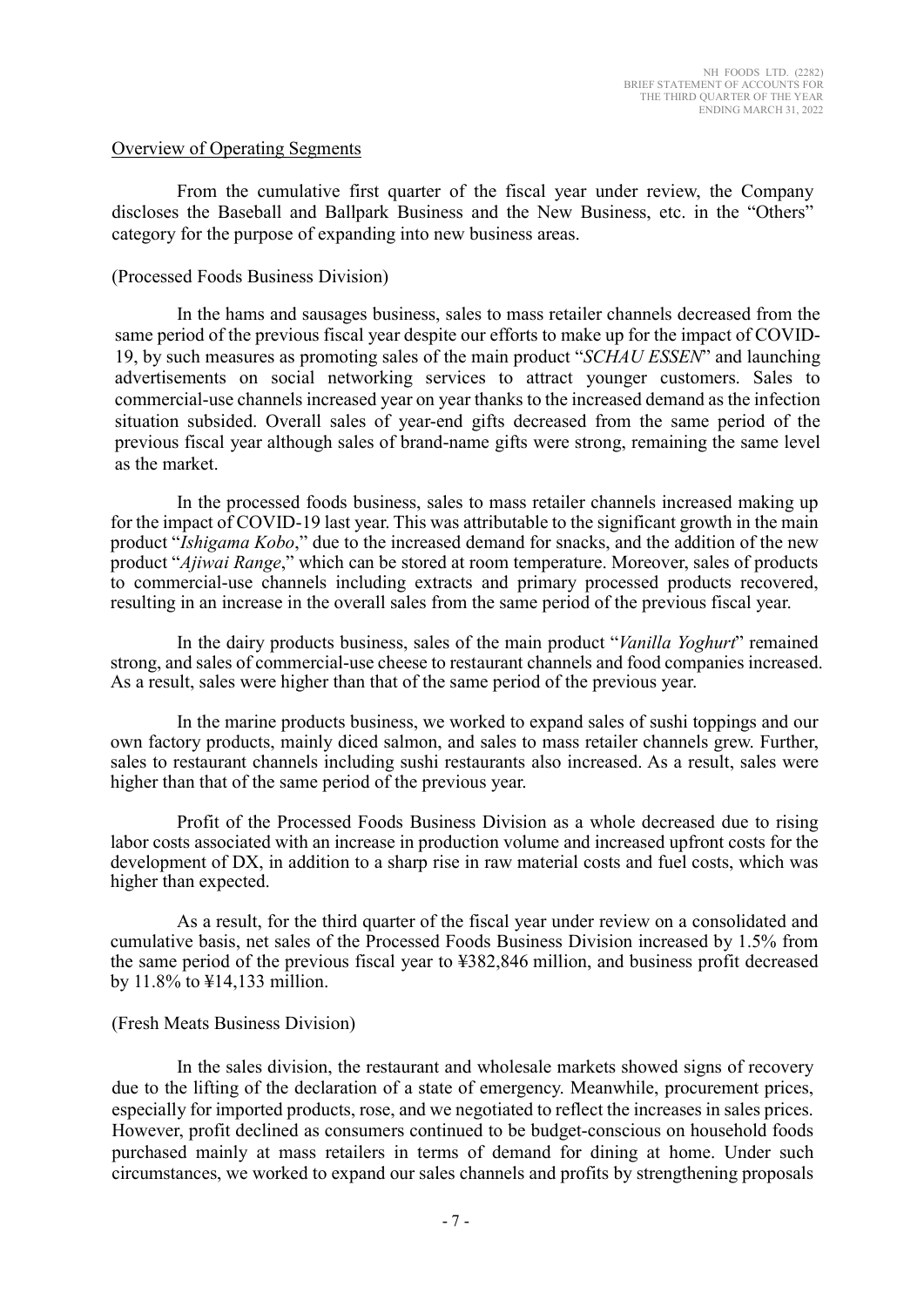for restaurants and drugstores, holding seminars for the press to promote the food culture of eating mutton, and actively proposing a rebranded domestic "Genmai Beef."

In the procurement division, we experienced confusion in procuring products due to domestic demand expansion and labor shortages in the main countries of origin, rising global transportation costs, container shortages, and delays in ship arrivals. Under these circumstances, we strived to maintain a stable supply of products while making full use of various procurement methods such as procuring products from third countries, including beef from Uruguay, in order to contribute to healthy dietary lifestyles through the reliable supply of protein. We also worked to expand sales channels and items for the export of domestic beef, pork, and chicken, and as a result, we secured profit.

In the production division, profit decreased affected by the surge in the feed market although we worked to improve internal costs or the factory utilization rate of in-house processing plants with a thorough preventive system against infection in place.

As a result, for the third quarter of the fiscal year under review on a consolidated and cumulative basis, net sales of the Fresh Meats Business Division increased by 3.6% from the same period of the previous fiscal year to ¥522,693 million, and business profit decreased by 5.9% to ¥30,460 million.

### (Overseas Business Division)

In Asia and Europe operations, net sales were higher than that of the same period of the previous year due to strong sales of chicken in Turkey and strong meat exports in the U.K. while sales of processed foods were on a par with the previous year in ASEAN and decreased in Greater China. Profit increased due to sustained high sales prices in Turkey, which more than offset some decrease in profit caused by high prices of raw materials for processed products in Thailand and decreased sales volume in Greater China.

In Americas operations, net sales were higher than that of the same period of the previous year due to steady growth in the volume of pork exports and sales volumes of processed food at mass retailers in the U.S. as well as an increase in the volume of pork exports from Chili and Mexico. Profit declined, however, due to sustained high raw material prices of pork for exports and processed food in the U.S.

In Australia operations, net sales were higher than that of the same period of the previous year due to favorable sales prices for both exports and domestic sales, as well as steady sales to China in Uruguay, despite the struggles with collecting cattle in Australia. Profit increased due to favorable sales prices in Australia and efforts to improve the efficiency of factory operations although cattle collection prices remained high in Australia. Uruguay also posted an increase in profit due to continued high prices for sales to China and other markets.

As a result, for the third quarter of the fiscal year under review on a consolidated and cumulative basis, net sales of the Overseas Business Division increased by 17.4% from the same period of the previous fiscal year to ¥199,323 million, and business profit increased by 575.5% to ¥2,209 million.

(Others)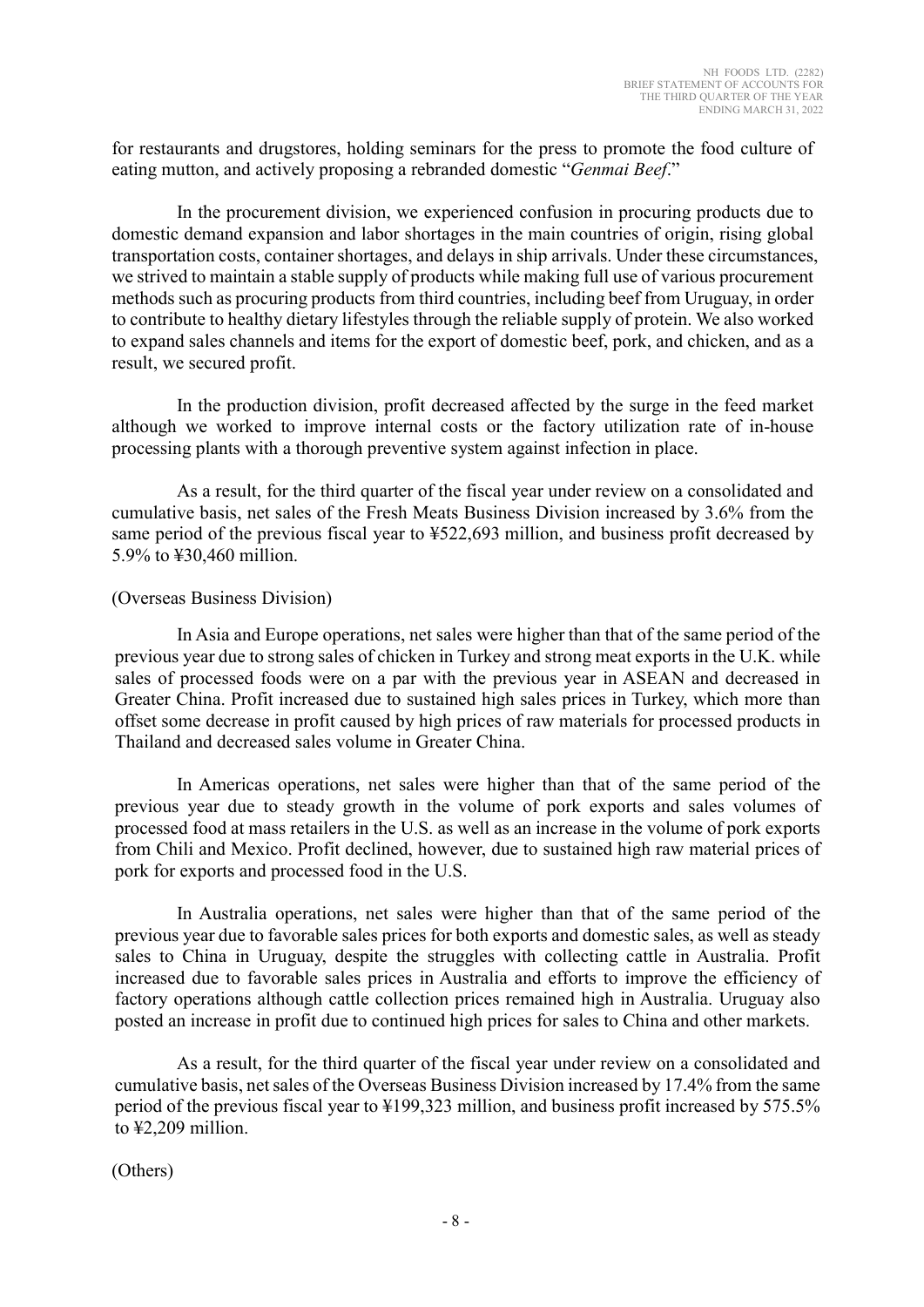Hokkaido Nippon-Ham Fighters, representing the Baseball and Ballpark Business, finished the 2021 regular-season in fifth place in the Pacific League. The Business saw increases in both net sales and profit from the same period of the previous fiscal year as the team was able to host games with thorough countermeasures against infectious diseases in place, although attendance was sluggish due to restrictions on the number of spectators caused by COVID-19. With the new manager Tsuyoshi Shinjo joining the team next season, we will build up a new team through the upcoming camp and make every effort so that the team will be fully prepared for the start of the next season, while continuously taking measures against infectious diseases.

In the health support business operated by the Research & Development Center, we actively promoted sales in Japan by exhibiting at the Food Development Exhibition 2021 to introduce functional food ingredients and food inspection kits. In addition, in the health food category, we launched a food with functional claims "IMIDEA" on our own ecommerce site. Overseas, we exhibited at Bio Asia-Taiwan 2021 held in Taipei, where we introduced functional food ingredients and conducted business negotiations online.

In the New Business, etc., we accelerated efforts in new growth areas with an eye on future changes in the environment, promoted their actual commercialization and foster a culture of challenge in the Group. To this end, the Group established the New Business Development Department on April 1, 2021 and has been studying products and services to attract new customer segments.

As a result, for the third quarter of the fiscal year under review on a consolidated and cumulative basis, net sales of the Others segment increased by 20.1% from the same period of the previous fiscal year to ¥11,361 million, and business loss amounted to ¥208 million (a business loss of ¥805 million for the same period of previous fiscal year).

### (2) Explanation on the Financial Position

### <Financial position>

At the end of the third quarter of the fiscal year under review, total assets increased by 9.3% from the end of the previous fiscal year to ¥902,437 million, as trade and other receivables and inventories increased by ¥62,287 million and ¥18,509 million, respectively, although cash and cash equivalents and right-of-use assets decreased by ¥23,877 million and ¥3,973 million, respectively. Liabilities increased by 13.0% from the end of the previous fiscal year to ¥430,744 million, as interest-bearing liabilities and trade and other payables increased by ¥24,094 million and ¥30,513 million, respectively although income taxes payable decreased by ¥8,077 million. Interest-bearing liabilities stood at ¥217,844 million.

Total equity attributable to owners of the parent increased by ¥27,330 million from the end of the previous fiscal year to ¥460,925 million, and the equity ratio of owners of the parent decreased by 1.4 percentage points from the end of the previous fiscal year to 51.1%.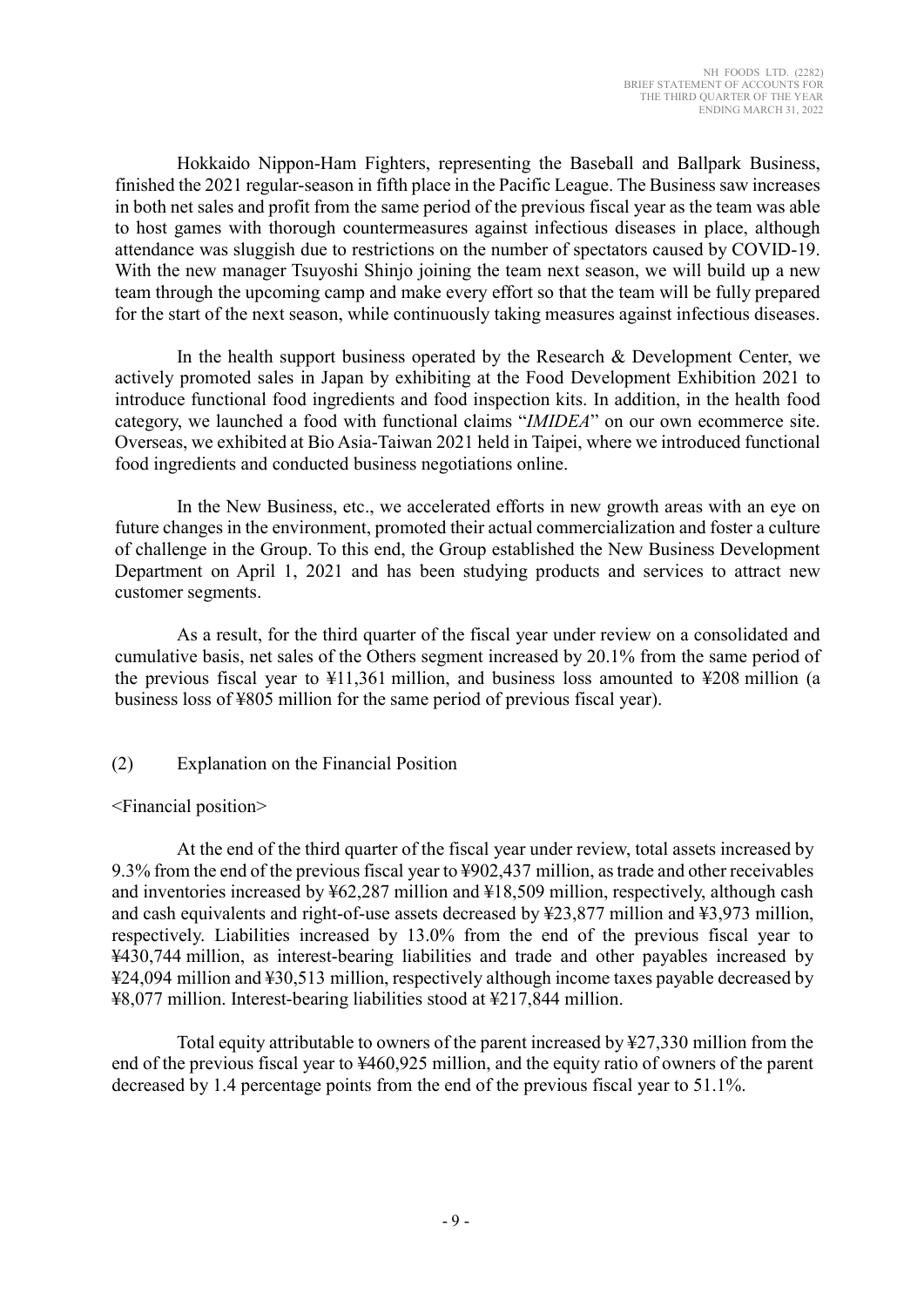### <Cash flows>

With regard to operating activities, profit before tax amounted to ¥50,237 million, and the increase in trade and other payables amounted to ¥30,809 million, while the increase in trade and other receivables amounted to ¥62,610 million, the increase in inventories amounted to ¥18,640 million, and income tax paid amounted to ¥20,193 million. As a result, net cash used by operating activities amounted to ¥5,293 million.

With regard to investing activities, acquisition of fixed assets amounted to ¥34,862 million. As a result, net cash used in investing activities amounted to ¥30,449 million.

With regard to financing activities, cash dividends amounted to \\$9,610 million and repayments of debt amounted to ¥38,809 million, while the increase in short-term bank loans amounted to ¥36,719 million, and proceeds from debt amounted to ¥23,024 million. As a result, net cash provided by financing activities amounted to ¥11,695 million.

As a result, cash and cash equivalents at the end of the third quarter of the fiscal year under review decreased by ¥23,877 million from the end of the previous fiscal year to ¥59,954 million.

(3) Explanation on the Forward-looking Information such as Forecast of Consolidated Business Results

There are no changes to the forecast of the whole-year period of the year ending March 31, 2022 from the future outlook announced in the "Brief Statement of Accounts for the Year Ended March 31, 2021" dated May 10, 2021.

### Cautionary notice on information about the future

The plans, forecast of operating results and other prospects for the future described in this brief statement of accounts are based on the information currently available to the Company and certain assumptions considered reasonable by the Company and are not contemplated to ensure the fulfillment thereof. The actual results in the future may materially differ from such plans and forecast, depending on various factors including risk factors in business. The Company, therefore, wishes to caution that readers should not place undue reliance on these descriptions to make investment decisions. Further, unless obligated by laws or ordinances or the rules of financial instruments exchanges, the Company will not necessarily, or is not obligated to, revise such descriptions about the future, including the forecast of business results notwithstanding any information or event in the future or any results arising therefrom, or publicize such revised information.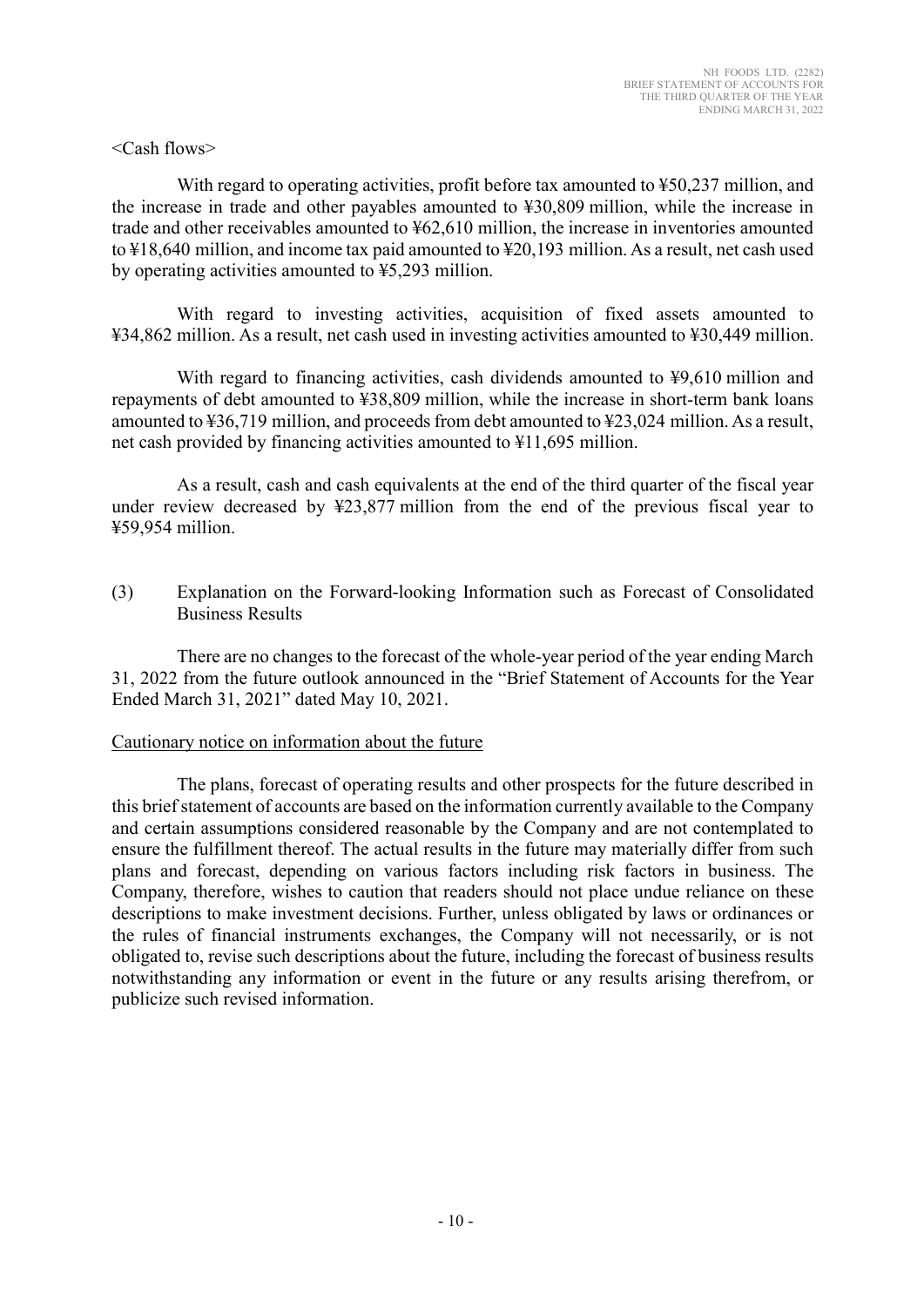# 2. Condensed Consolidated Financial Statements and Primary Notes

### (1) Condensed Consolidated Statements of Financial Position

|                                                   |                                                     | (millions of yen)                                                               |
|---------------------------------------------------|-----------------------------------------------------|---------------------------------------------------------------------------------|
|                                                   | Year ended March 31, 2021<br>(as of March 31, 2021) | Third quarter of the year<br>ending March 31, 2022<br>(as of December 31, 2021) |
| (Assets)                                          |                                                     |                                                                                 |
| <b>Current Assets</b>                             |                                                     |                                                                                 |
| Cash and cash equivalents                         | 83,831                                              | 59,954                                                                          |
| Trade and other receivables                       | 127,067                                             | 189,354                                                                         |
| <b>Inventories</b>                                | 107,906                                             | 126,415                                                                         |
| <b>Biological</b> assets                          | 23,581                                              | 29,753                                                                          |
| Other financial assets                            | 15,082                                              | 11,866                                                                          |
| Other current assets                              | 8,561                                               | 9,506                                                                           |
| <b>Total Current Assets</b>                       | 366,028                                             | 426,848                                                                         |
| Non-current Assets                                |                                                     |                                                                                 |
| Property, plant and equipment                     | 325,629                                             | 340,590                                                                         |
| Right-of-use assets                               | 38,362                                              | 34,389                                                                          |
| <b>Biological</b> assets                          | 1,314                                               | 1,255                                                                           |
| Intangible assets and goodwill                    | 10,608                                              | 13,811                                                                          |
| Investments accounted for using the equity method | 9,011                                               | 10,248                                                                          |
| Other financial assets                            | 35,796                                              | 36,916                                                                          |
| Deferred tax assets                               | 26,056                                              | 24,773                                                                          |
| Other non-current assets                          | 12,601                                              | 13,607                                                                          |
| <b>Total Non-current Assets</b>                   | 459,377                                             | 475,589                                                                         |
| <b>Total Assets</b>                               | 825,405                                             | 902,437                                                                         |
| (Liabilities and Equity)                          |                                                     |                                                                                 |
| <b>Current Liabilities</b>                        |                                                     |                                                                                 |
| Interest-bearing liabilities                      | 59,322                                              | 106,951                                                                         |
| Trade and other payables                          | 98,983                                              | 129,496                                                                         |
| Income taxes payable                              | 9,748                                               | 1,671                                                                           |
| Other financial liabilities                       | 25,290                                              | 30,253                                                                          |
| Other current liabilities                         | 35,822                                              | 33,778                                                                          |
| <b>Total Current Liabilities</b>                  | 229,165                                             | 302,149                                                                         |
| Non-current Liabilities                           |                                                     |                                                                                 |
| Interest-bearing liabilities                      | 134,428                                             | 110,893                                                                         |
| Retirement benefit liabilities                    | 14,543                                              | 14,701                                                                          |
| Other financial liabilities                       | 683                                                 | 714                                                                             |
| Deferred tax liabilities                          | 581                                                 | 567                                                                             |
| Other non-current liabilities                     | 1,696                                               | 1,720                                                                           |
| <b>Total Non-current Liabilities</b>              | 151,931                                             | 128,595                                                                         |
| <b>Total Liabilities</b>                          | 381,096                                             | 430,744                                                                         |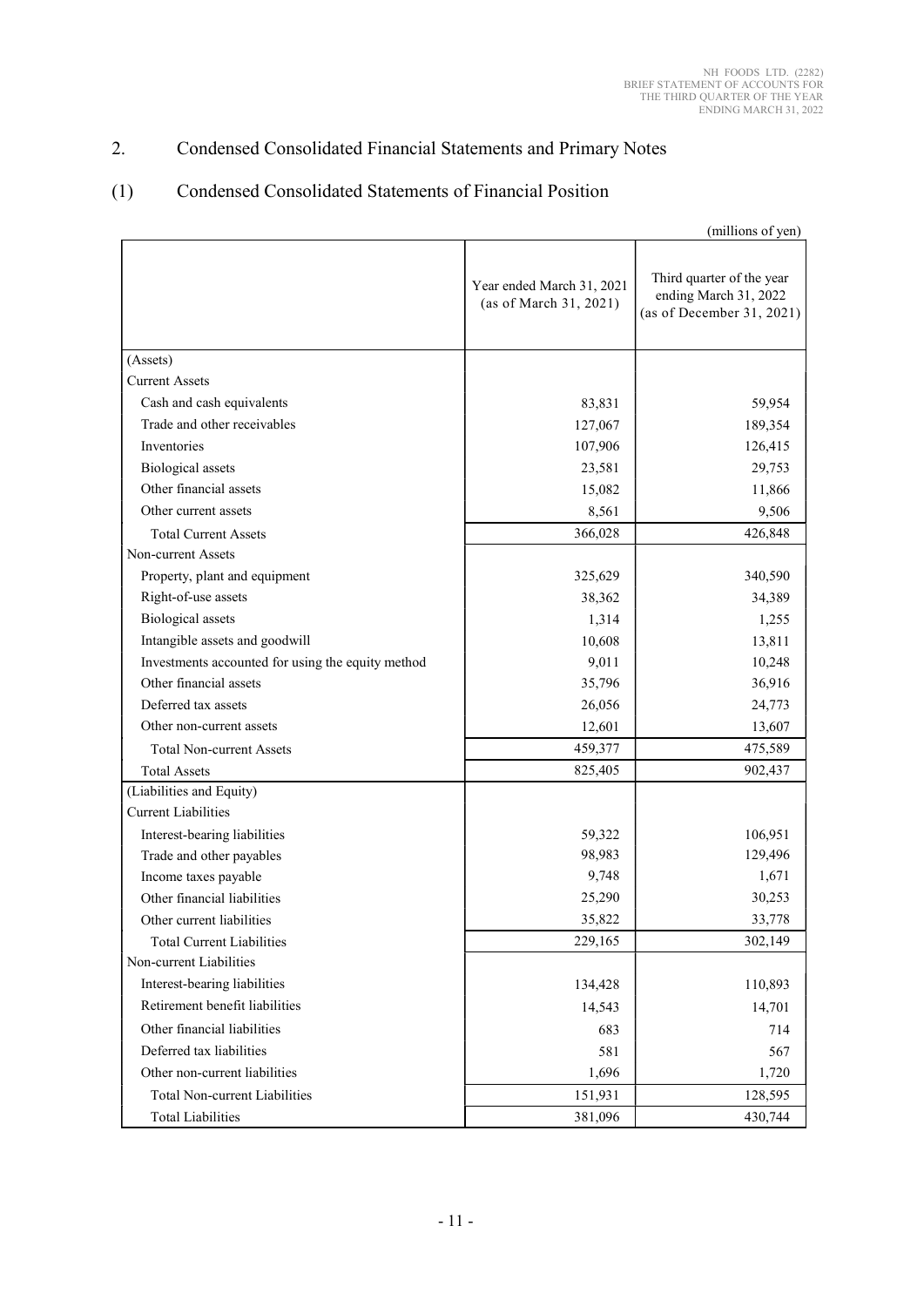|                                                   |                                                     | (millions of yen)                                                               |
|---------------------------------------------------|-----------------------------------------------------|---------------------------------------------------------------------------------|
|                                                   | Year ended March 31, 2021<br>(as of March 31, 2021) | Third quarter of the year<br>ending March 31, 2022<br>(as of December 31, 2021) |
| Equity                                            |                                                     |                                                                                 |
| Common stock                                      | 36,294                                              | 36,294                                                                          |
| Capital surplus                                   | 71,240                                              | 71,267                                                                          |
| Retained earnings                                 | 320,577                                             | 347,776                                                                         |
| Treasury stock, at cost                           | (3,532)                                             | (3,050)                                                                         |
| Accumulated other comprehensive income            | 9,016                                               | 8,638                                                                           |
| Total Equity Attributable to Owners of the Parent | 433,595                                             | 460,925                                                                         |
| Non-controlling Interests                         | 10,714                                              | 10,768                                                                          |
| <b>Total Equity</b>                               | 444,309                                             | 471,693                                                                         |
| Total Liabilities and Equity                      | 825,405                                             | 902,437                                                                         |

(Note) Breakdown of accumulated other comprehensive income

|                                                                               | Year ended<br>March 31, 2021 | Third quarter of the year<br>ending March 31, 2022 |
|-------------------------------------------------------------------------------|------------------------------|----------------------------------------------------|
| Financial assets measured at fair value through other<br>comprehensive income | 9.954                        | 10,298                                             |
| Exchange differences on translation of foreign<br>operations                  | (938)                        | (1,660)                                            |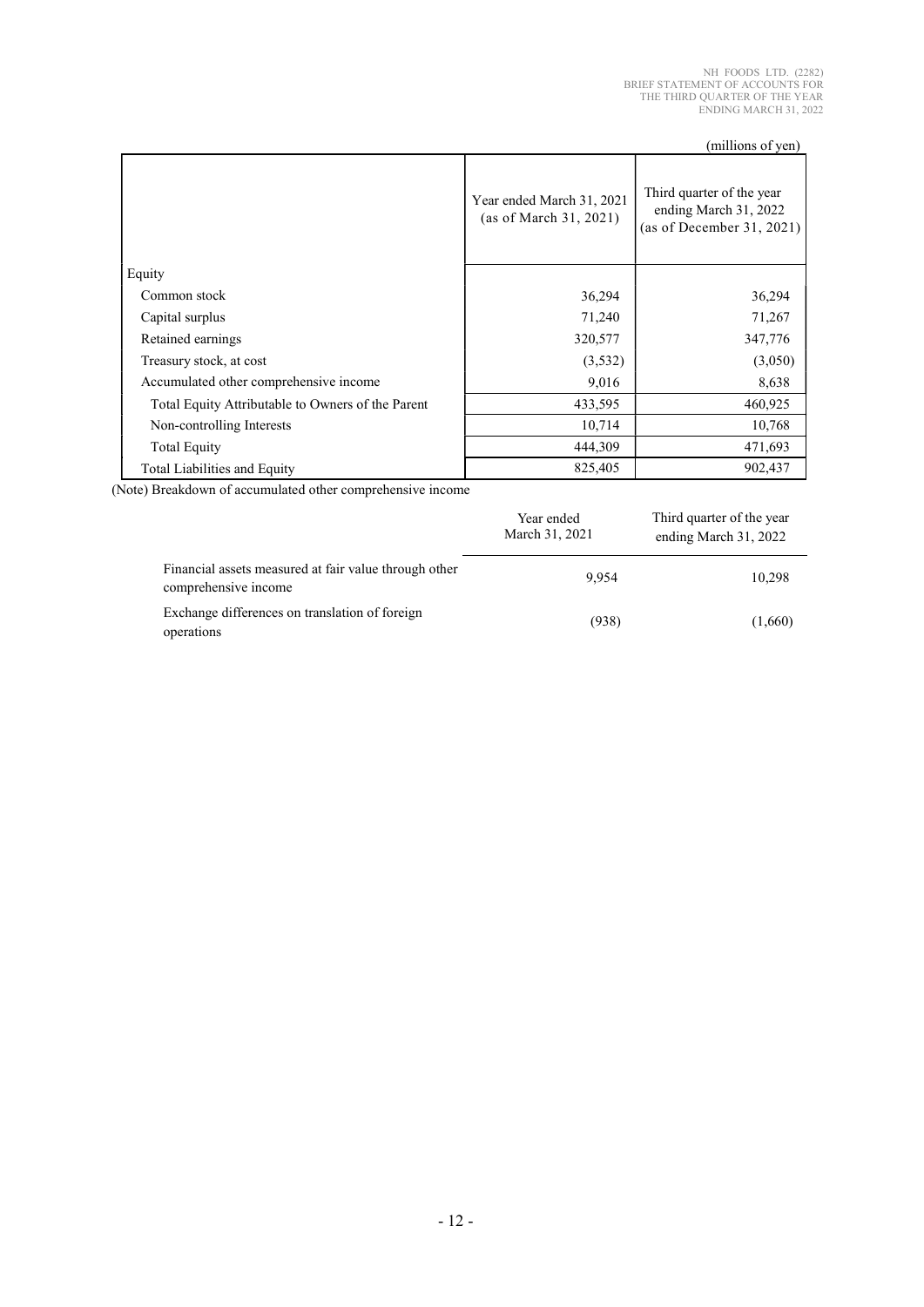### (2) Condensed Consolidated Statements of Income [Cumulative third quarter]

|                                                                                |                          | (millions of yen)        |
|--------------------------------------------------------------------------------|--------------------------|--------------------------|
|                                                                                | Cumulative third quarter | Cumulative third quarter |
|                                                                                | of the year ended        | of the year ending       |
|                                                                                | March 31, 2021           | March 31, 2022           |
|                                                                                | (consolidated)           | (consolidated)           |
|                                                                                | (April 1, 2020 through   | (April 1, 2021 through   |
|                                                                                | December 31, 2020)       | December 31, 2021)       |
| Net Sales                                                                      | 902,988                  | 953,239                  |
| Cost of Goods Sold                                                             | 735,006                  | 782,920                  |
| Selling, General and Administrative Expenses                                   | 120,048                  | 123,942                  |
| Other Income                                                                   | 2,773                    | 4,628                    |
| Other Expenses                                                                 | 7,587                    | 4,713                    |
| Financial Income                                                               | 1,410                    | 692                      |
| <b>Financial Costs</b>                                                         | 1,121                    | 2,908                    |
| Share of Profit in Investments Accounted for Using the<br><b>Equity Method</b> | 961                      | 6,161                    |
| Profit before Tax                                                              | 44,370                   | 50,237                   |
| Income Tax Expense                                                             | 16,679                   | 13,459                   |
| Profit                                                                         | 27,691                   | 36,778                   |
|                                                                                |                          |                          |
| Profit Attributable to:                                                        |                          |                          |
| Owners of the Parent                                                           | 28,511                   | 36,747                   |
| Non-controlling Interests                                                      | (820)                    | 31                       |
| Profit                                                                         | 27,691                   | 36,778                   |

| Earnings per Share           |            |            |
|------------------------------|------------|------------|
| Earnings per share (basic)   | 277.57 yen | 359.45 yen |
| Earnings per share (diluted) | 277.50 yen | 359.36 yen |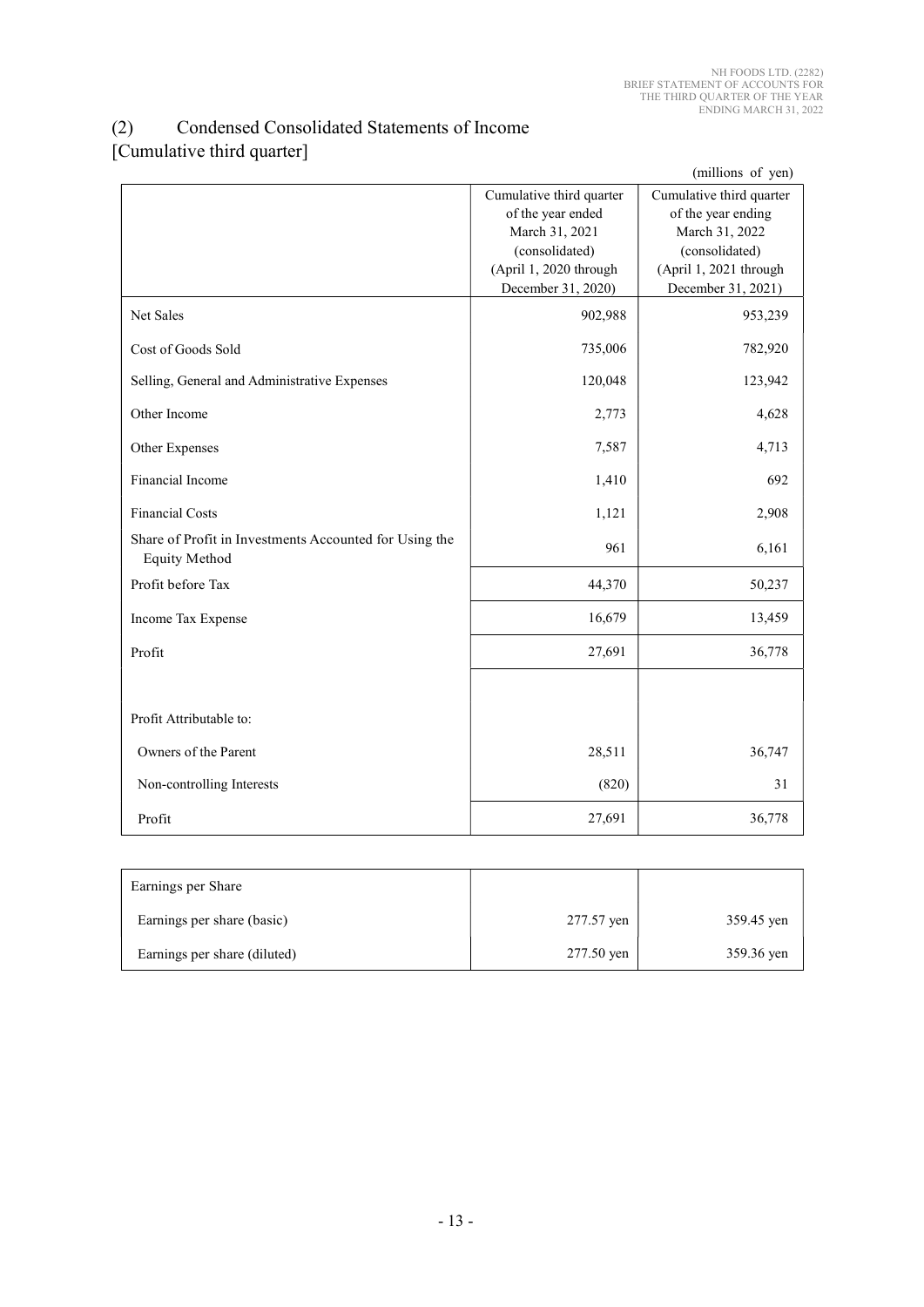# [Third quarter]

(millions of yen)

|                                                                                |                           | (millions of yen)         |
|--------------------------------------------------------------------------------|---------------------------|---------------------------|
|                                                                                | Third quarter of the year | Third quarter of the year |
|                                                                                | ended                     | ending                    |
|                                                                                | March 31, 2021            | March 31, 2022            |
|                                                                                | (consolidated)            | (consolidated)            |
|                                                                                | (October 1, 2020 through  | (October 1, 2021 through  |
|                                                                                | December 31, 2020)        | December 31, 2021)        |
| Net Sales                                                                      | 329,504                   | 349,874                   |
| Cost of Goods Sold                                                             | 265,610                   | 287,343                   |
| Selling, General and Administrative Expenses                                   | 41,857                    | 42,838                    |
| Other Income                                                                   | 892                       | 3,192                     |
| Other Expenses                                                                 | 6,363                     | 2,528                     |
| Financial Income                                                               | 468                       | 300                       |
| <b>Financial Costs</b>                                                         | 47                        | 1,516                     |
| Share of Profit (Loss) in Investments Accounted for<br>Using the Equity Method | (1, 347)                  | 3,057                     |
|                                                                                |                           |                           |
| Profit before Tax                                                              | 15,640                    | 22,198                    |
| Income Tax Expense                                                             | 6,763                     | 5,117                     |
| Profit                                                                         | 8,877                     | 17,081                    |
|                                                                                |                           |                           |
| Profit Attributable to:                                                        |                           |                           |
| Owners of the Parent                                                           | 9,035                     | 17,143                    |
| Non-controlling Interests                                                      | (158)                     | (62)                      |
| Profit                                                                         | 8,877                     | 17,081                    |

| Earnings per Share           |           |              |
|------------------------------|-----------|--------------|
| Earnings per share (basic)   | 88.24 yen | 167.61 yen   |
| Earnings per share (diluted) | 88.21 yen | $167.57$ yen |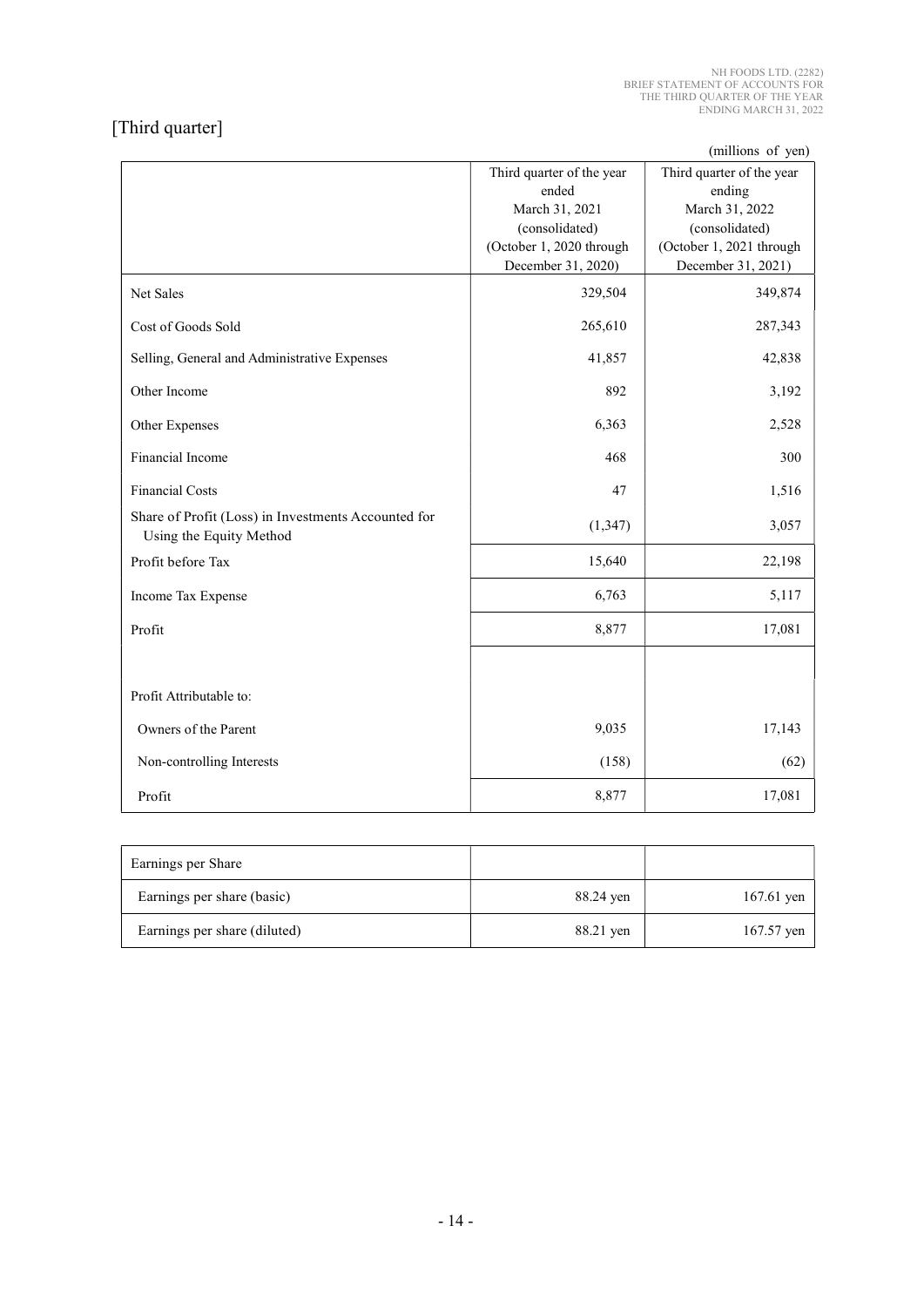### (3) Condensed Consolidated Statements of Comprehensive Income [Cumulative third quarter]

|                                                                                             |                                                                                                                                   | (millions of yen)                                                                                                                  |
|---------------------------------------------------------------------------------------------|-----------------------------------------------------------------------------------------------------------------------------------|------------------------------------------------------------------------------------------------------------------------------------|
|                                                                                             | Cumulative third quarter of<br>the year ended<br>March 31, 2021<br>(consolidated)<br>(April 1, 2020 through<br>December 31, 2020) | Cumulative third quarter of<br>the year ending<br>March 31, 2022<br>(consolidated)<br>(April 1, 2021 through<br>December 31, 2021) |
| Profit                                                                                      | 27,691                                                                                                                            | 36,778                                                                                                                             |
| Other Comprehensive Income (Loss)                                                           |                                                                                                                                   |                                                                                                                                    |
| Items that will not be reclassified subsequently to profit<br>or loss                       |                                                                                                                                   |                                                                                                                                    |
| Remeasurement of defined benefit plans                                                      |                                                                                                                                   | (3)                                                                                                                                |
| Financial assets measured at fair value through other<br>comprehensive income               | 1,570                                                                                                                             | 402                                                                                                                                |
| Total                                                                                       | 1,570                                                                                                                             | 399                                                                                                                                |
| Items that may be reclassified to profit or loss                                            |                                                                                                                                   |                                                                                                                                    |
| Exchange differences on translation of foreign<br>operations                                | 457                                                                                                                               | (871)                                                                                                                              |
| Share of other comprehensive income of investments<br>accounted for using the equity method | 61                                                                                                                                | 239                                                                                                                                |
| Total                                                                                       | 518                                                                                                                               | (632)                                                                                                                              |
| Total Other Comprehensive Income (Loss)                                                     | 2,088                                                                                                                             | (233)                                                                                                                              |
| Comprehensive Income                                                                        | 29,779                                                                                                                            | 36,545                                                                                                                             |
|                                                                                             |                                                                                                                                   |                                                                                                                                    |
| Comprehensive Income Attributable to:                                                       |                                                                                                                                   |                                                                                                                                    |
| Owners of the Parent                                                                        | 30,593                                                                                                                            | 36,425                                                                                                                             |
| Non-controlling Interests                                                                   | (814)                                                                                                                             | 120                                                                                                                                |
| Comprehensive Income                                                                        | 29,779                                                                                                                            | 36,545                                                                                                                             |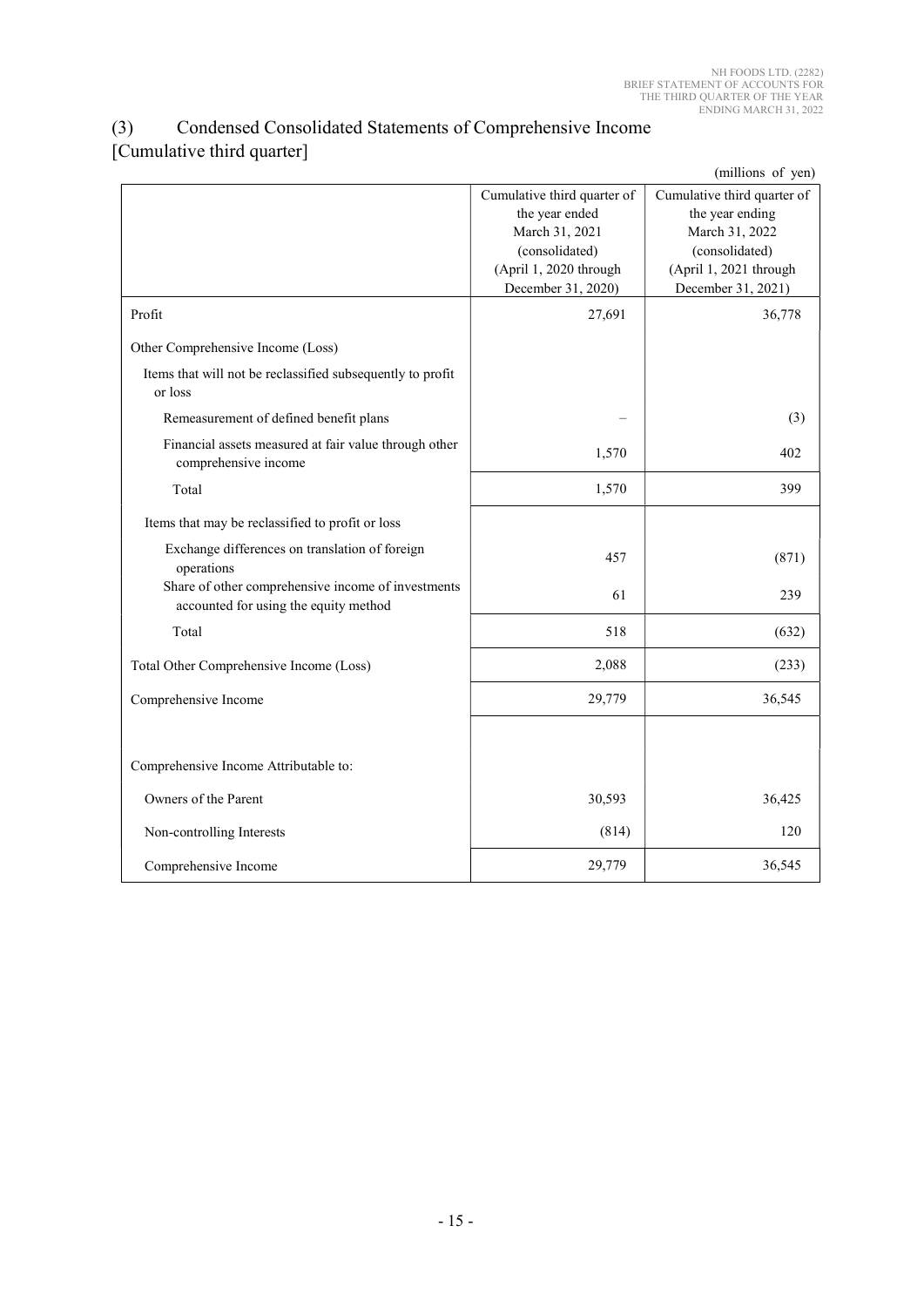# [Third quarter]

 $(millions of  $van$ )$ 

|                                                                                             |                           | (millions of yen)         |
|---------------------------------------------------------------------------------------------|---------------------------|---------------------------|
|                                                                                             | Third quarter of the year | Third quarter of the year |
|                                                                                             | ended                     | ending                    |
|                                                                                             | March 31, 2021            | March 31, 2022            |
|                                                                                             | (consolidated)            | (consolidated)            |
|                                                                                             | (October 1, 2020 through  | (October 1, 2021 through  |
|                                                                                             | December 31, 2020)        | December 31, 2021)        |
| Profit                                                                                      | 8,877                     | 17,081                    |
| Other Comprehensive Income (Loss)                                                           |                           |                           |
| Items that will not be reclassified subsequently to profit<br>or loss                       |                           |                           |
| Remeasurement of defined benefit plans                                                      |                           | (1)                       |
| Financial assets measured at fair value through other<br>comprehensive income               | (150)                     | (1,252)                   |
| Total                                                                                       | (150)                     | (1,253)                   |
| Items that may be reclassified to profit or loss                                            |                           |                           |
| Exchange differences on translation of foreign<br>operations                                | 125                       | (62)                      |
| Share of other comprehensive income of investments<br>accounted for using the equity method | 222                       | 230                       |
| Total                                                                                       | 347                       | 168                       |
| Total Other Comprehensive Income (Loss)                                                     | 197                       | (1,085)                   |
| Comprehensive Income                                                                        | 9,074                     | 15,996                    |
|                                                                                             |                           |                           |
| Comprehensive Income Attributable to:                                                       |                           |                           |
| Owners of the Parent                                                                        | 9,174                     | 15,990                    |
| Non-controlling Interests                                                                   | (100)                     | 6                         |
| Comprehensive Income                                                                        | 9,074                     | 15,996                    |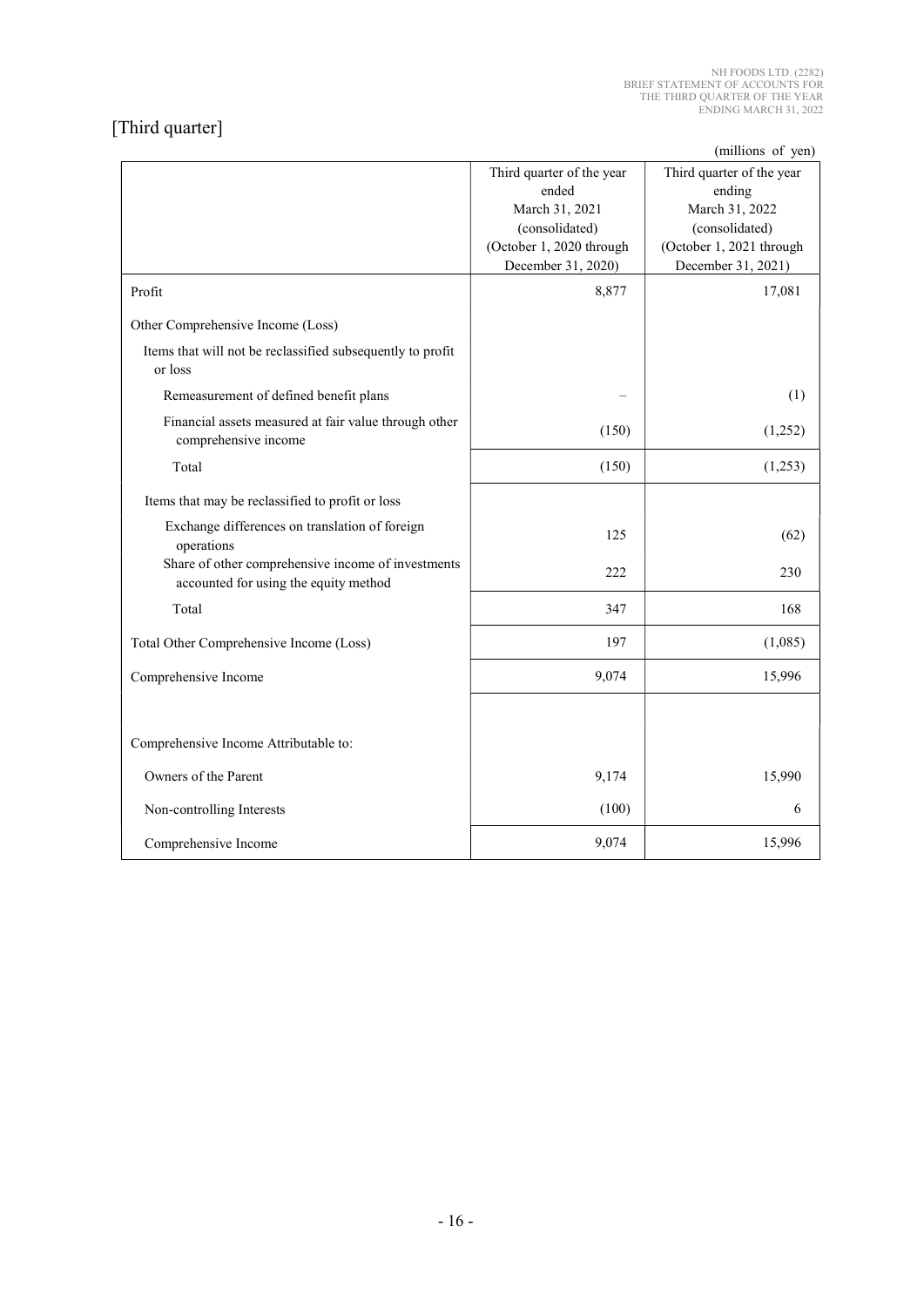# (4) Condensed Consolidated Statements of Changes in Equity

| Consolidated cumulative third quarter of the year ended March 31, 2021 (April 1, 2020 through |  |
|-----------------------------------------------------------------------------------------------|--|
| December 31, 2020)                                                                            |  |

|                                                                                           |                                             |                                        |                                               |          |                                                      |                                                                                                         |                                                                          |                 |          |                                   | (millions of yen) |  |
|-------------------------------------------------------------------------------------------|---------------------------------------------|----------------------------------------|-----------------------------------------------|----------|------------------------------------------------------|---------------------------------------------------------------------------------------------------------|--------------------------------------------------------------------------|-----------------|----------|-----------------------------------|-------------------|--|
|                                                                                           | Equity attributable to owners of the parent |                                        |                                               |          |                                                      |                                                                                                         |                                                                          |                 |          |                                   |                   |  |
|                                                                                           |                                             | Accumulated other comprehensive income |                                               |          |                                                      |                                                                                                         |                                                                          |                 |          |                                   |                   |  |
|                                                                                           | Common<br>stock                             |                                        | Capital Retained Treasury<br>surplus earnings | stock    | Remeasure<br>-ment of<br>defined<br>benefit<br>plans | Financial<br>assets<br>measured<br>at fair<br>value<br>through<br>other<br>comprehen<br>-sive<br>income | Exchange<br>differences<br>on<br>translation<br>of foreign<br>operations | Subtotal        | Total    | Non-con-<br>trolling<br>interests | Total<br>equity   |  |
| Balance as of<br>April 1, 2020                                                            | 36,294                                      |                                        | 72,639 294,018                                | (173)    |                                                      | 7,178                                                                                                   | (5, 542)                                                                 | 1,636           | 404,414  | 12,183                            | 416,597           |  |
| Profit                                                                                    |                                             |                                        | 28,511                                        |          |                                                      |                                                                                                         |                                                                          |                 | 28,511   | (820)                             | 27,691            |  |
| Other<br>comprehensive<br>income                                                          |                                             |                                        |                                               |          |                                                      | 1,564                                                                                                   | 518                                                                      | 2,082           | 2,082    | $\sqrt{6}$                        | 2,088             |  |
| Comprehensive<br>income                                                                   |                                             |                                        | 28,511                                        |          |                                                      | 1,564                                                                                                   | 518                                                                      | 2,082           | 30,593   | (814)                             | 29,779            |  |
| Dividends                                                                                 |                                             |                                        | (9,263)                                       |          |                                                      |                                                                                                         |                                                                          |                 | (9,263)  | (6)                               | (9,269)           |  |
| Acquisition of<br>treasury stock                                                          |                                             | (3)                                    |                                               | (3, 564) |                                                      |                                                                                                         |                                                                          | $\qquad \qquad$ | (3, 567) |                                   | (3, 567)          |  |
| Disposal of<br>treasury stock                                                             |                                             | (20)                                   |                                               | 49       |                                                      |                                                                                                         |                                                                          |                 | 29       |                                   | 29                |  |
| Share-based<br>payment<br>transactions                                                    |                                             | 55                                     |                                               |          |                                                      |                                                                                                         |                                                                          |                 | 55       |                                   | 55                |  |
| Establishment of<br>subsidiaries                                                          |                                             |                                        |                                               |          |                                                      |                                                                                                         |                                                                          | —               | —        | $\boldsymbol{2}$                  | $\sqrt{2}$        |  |
| Other                                                                                     |                                             | 1                                      |                                               |          |                                                      |                                                                                                         |                                                                          |                 | 1        | (17)                              | (16)              |  |
| Transfer of<br>accumulated<br>other<br>comprehensive<br>income to<br>retained<br>earnings |                                             |                                        | (219)                                         |          |                                                      | 219                                                                                                     |                                                                          | 219             |          |                                   | —                 |  |
| Total<br>transactions<br>with owners                                                      |                                             | 33                                     | (9, 482)                                      | (3,515)  |                                                      | 219                                                                                                     | —                                                                        | 219             | (12,745) |                                   | $(21)$ $(12,766)$ |  |
| Balance as of<br>December 31,<br>2020                                                     | 36,294                                      |                                        | 72,672 313,047                                | (3,688)  |                                                      | 8,961                                                                                                   | (5,024)                                                                  | 3,937           | 422,262  | 11,348                            | 433,610           |  |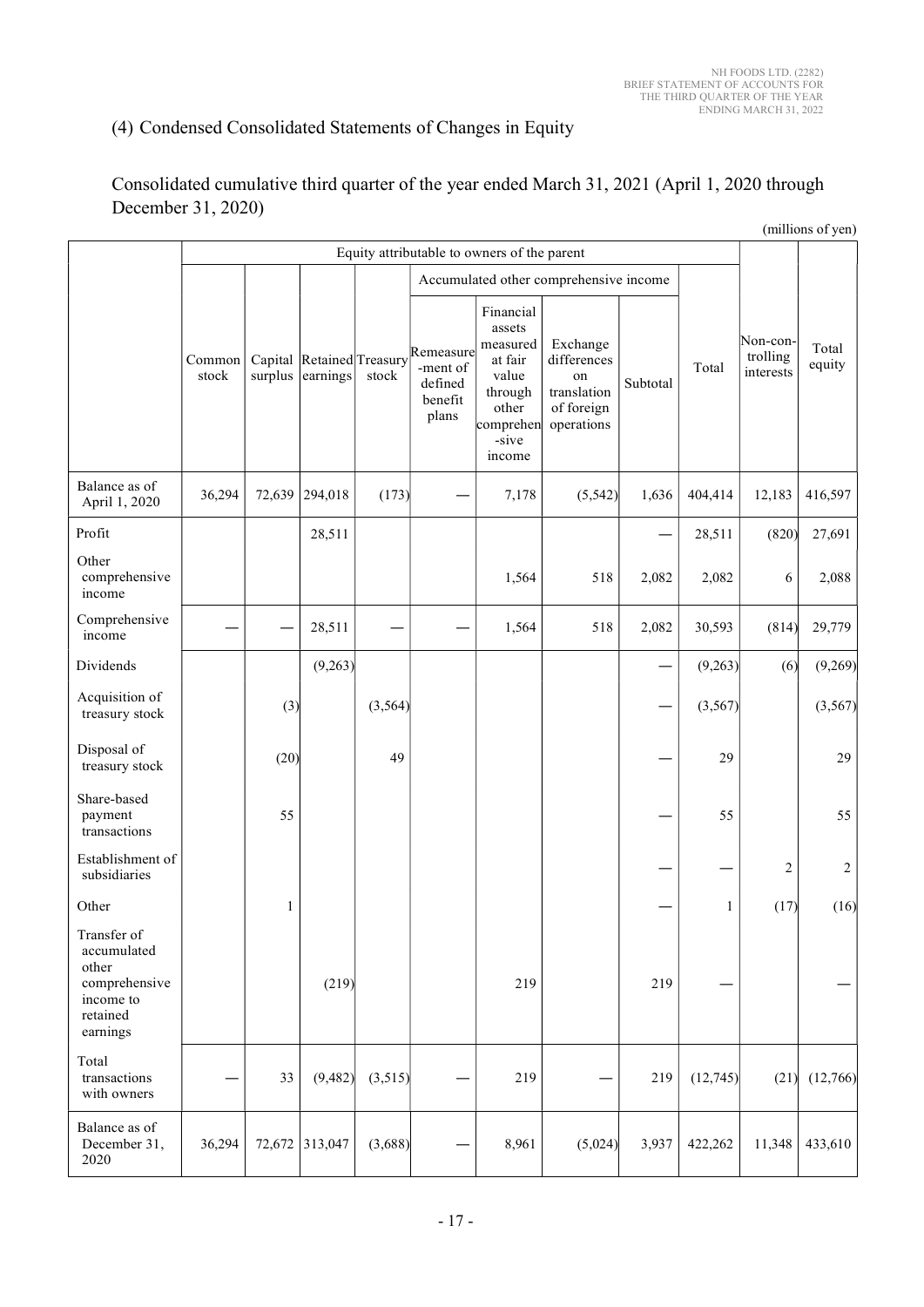### Consolidated cumulative third quarter of the year ending March 31, 2022 (April 1, 2021 through December 31, 2021)

|                                                                                           |                 |                  |                  |                                    |                                                      | (millions of yen)                                                                                       |                                                                                                                             |          |                  |                                   |                 |  |
|-------------------------------------------------------------------------------------------|-----------------|------------------|------------------|------------------------------------|------------------------------------------------------|---------------------------------------------------------------------------------------------------------|-----------------------------------------------------------------------------------------------------------------------------|----------|------------------|-----------------------------------|-----------------|--|
|                                                                                           |                 |                  |                  |                                    |                                                      | Equity attributable to owners of the parent                                                             |                                                                                                                             |          |                  |                                   |                 |  |
|                                                                                           | Common<br>stock |                  | surplus earnings | Capital Retained Treasury<br>stock | Remeasure<br>-ment of<br>defined<br>benefit<br>plans | Financial<br>assets<br>measured<br>at fair<br>value<br>through<br>other<br>comprehen<br>-sive<br>income | Accumulated other comprehensive income<br>Exchange<br>differences<br>$^{\rm on}$<br>translation<br>of foreign<br>operations | Subtotal | Total            | Non-con-<br>trolling<br>interests | Total<br>equity |  |
| Balance as of<br>April 1, 2021                                                            | 36,294          |                  | 71,240 320,577   | (3,532)                            |                                                      | 9,954                                                                                                   | (938)                                                                                                                       | 9,016    | 433,595          | 10,714                            | 444,309         |  |
| Profit                                                                                    |                 |                  | 36,747           |                                    |                                                      |                                                                                                         |                                                                                                                             | —        | 36,747           | 31                                | 36,778          |  |
| Other<br>comprehensive<br>loss                                                            |                 |                  |                  |                                    | (3)                                                  | 403                                                                                                     | (722)                                                                                                                       | (322)    | (322)            | 89                                | (233)           |  |
| Comprehensive<br>income                                                                   |                 |                  | 36,747           |                                    | (3)                                                  | 403                                                                                                     | (722)                                                                                                                       | (322)    | 36,425           | 120                               | 36,545          |  |
| Dividends                                                                                 |                 |                  | (9,604)          |                                    |                                                      |                                                                                                         |                                                                                                                             |          | (9,604)          | (6)                               | (9,610)         |  |
| Acquisition of<br>treasury stock                                                          |                 |                  |                  | (2)                                |                                                      |                                                                                                         |                                                                                                                             | —        | (2)              |                                   | (2)             |  |
| Disposal of<br>treasury stock                                                             |                 | (37)             |                  | 484                                |                                                      |                                                                                                         |                                                                                                                             |          | 447              |                                   | 447             |  |
| Share-based<br>payment<br>transactions                                                    |                 | 64               |                  |                                    |                                                      |                                                                                                         |                                                                                                                             |          | 64               |                                   | 64              |  |
| Other                                                                                     |                 | $\boldsymbol{0}$ |                  |                                    |                                                      |                                                                                                         |                                                                                                                             |          | $\boldsymbol{0}$ | (60)                              | (60)            |  |
| Transfer of<br>accumulated<br>other<br>comprehensive<br>income to<br>retained<br>earnings |                 |                  | 56               |                                    | $\mathfrak{Z}$                                       | (59)                                                                                                    |                                                                                                                             | (56)     |                  |                                   | —               |  |
| Total<br>transactions<br>with owners                                                      | —               | 27               | (9, 548)         | 482                                | 3                                                    | (59)                                                                                                    |                                                                                                                             | (56)     | (9,095)          | (66)                              | (9,161)         |  |
| Balance as of<br>December 31,<br>2021                                                     | 36,294          |                  | 71,267 347,776   | (3,050)                            |                                                      | 10,298                                                                                                  | (1,660)                                                                                                                     | 8,638    | 460,925          | 10,768                            | 471,693         |  |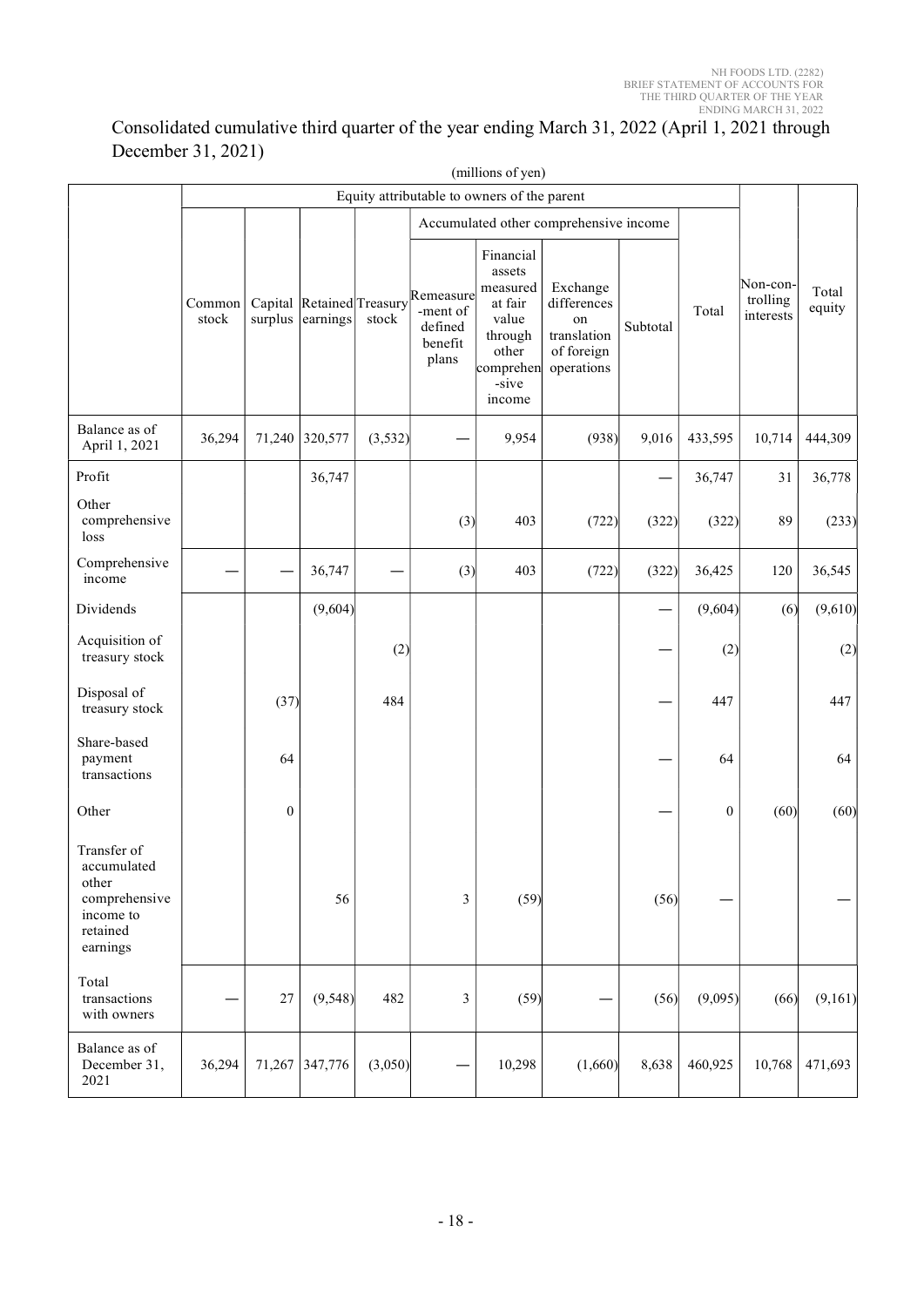### (5) Condensed Consolidated Statements of Cash Flows

(millions of yen)

|                                                          | Cumulative third quarter<br>of the year ended<br>March 31, 2021<br>(April 1, 2020 through | ummons of you<br>Cumulative third quarter<br>of the year ending<br>March 31, 2022<br>(April 1, 2021 through |
|----------------------------------------------------------|-------------------------------------------------------------------------------------------|-------------------------------------------------------------------------------------------------------------|
|                                                          | December 31, 2020)                                                                        | December 31, 2021)                                                                                          |
| Cash Flows from Operating Activities                     |                                                                                           |                                                                                                             |
| Profit before tax                                        | 44,370                                                                                    | 50,237                                                                                                      |
| Depreciation and amortization expense                    | 25,448                                                                                    | 27,122                                                                                                      |
| Impairment losses                                        | 5,883                                                                                     | 1,166                                                                                                       |
| Decrease (increase) in fair value of biological assets   | (1,046)                                                                                   | (586)                                                                                                       |
| Financial income and costs                               | (289)                                                                                     | 2,217                                                                                                       |
| Decrease (increase) in trade and other receivables       | (48, 547)                                                                                 | (62, 610)                                                                                                   |
| Decrease (increase) in inventories                       | 7,872                                                                                     | (18, 640)                                                                                                   |
| Decrease (increase) in biological assets                 | (541)                                                                                     | (6,362)                                                                                                     |
| Decrease (increase) in other assets                      | (4, 184)                                                                                  | (2,571)                                                                                                     |
| Increase (decrease) in trade and other payables          | 19,784                                                                                    | 30,809                                                                                                      |
| Increase (decrease) in other liabilities                 | (6, 834)                                                                                  | (2,175)                                                                                                     |
| Others-net                                               | 1,232                                                                                     | (4,092)                                                                                                     |
| Interest received                                        | 260                                                                                       | 228                                                                                                         |
| Dividends received                                       | 2,368                                                                                     | 1,006                                                                                                       |
| Interest paid                                            | (856)                                                                                     | (849)                                                                                                       |
| Income tax paid                                          | (10, 196)                                                                                 | (20, 193)                                                                                                   |
| Cash Flows from Operating Activities                     | 34,724                                                                                    | (5,293)                                                                                                     |
| Cash Flows from Investing Activities                     |                                                                                           |                                                                                                             |
| Acquisition of fixed assets                              | (44, 698)                                                                                 | (34, 862)                                                                                                   |
| Proceeds from sales of fixed assets                      | 289                                                                                       | 416                                                                                                         |
| Decrease (increase) in time deposits                     | 252                                                                                       | 4,023                                                                                                       |
| Acquisition of other financial assets                    | (167)                                                                                     | (66)                                                                                                        |
| Sale and redemption of other financial assets            | 580                                                                                       | 162                                                                                                         |
| Others-net                                               | (320)                                                                                     | (122)                                                                                                       |
| Cash Flows from Investing Activities                     | (44, 064)                                                                                 | (30, 449)                                                                                                   |
| Cash Flows from Financing Activities                     |                                                                                           |                                                                                                             |
| Cash dividends                                           | (9,268)                                                                                   | (9,610)                                                                                                     |
| Increase (decrease) in short-term bank loans             | (6,528)                                                                                   | 36,719                                                                                                      |
| Proceeds from debt                                       | 48,683                                                                                    | 23,024                                                                                                      |
| Repayments of debt                                       | (28, 526)                                                                                 | (38, 809)                                                                                                   |
| Contributions from non-controlling interests             | 2                                                                                         |                                                                                                             |
| Acquisition of treasury stock                            | (3, 567)                                                                                  | (2)                                                                                                         |
| Proceeds from sales of treasury stock                    | 29                                                                                        | 434                                                                                                         |
| Others-net                                               | (16)                                                                                      | (61)                                                                                                        |
| Cash Flows from Financing Activities                     | 809                                                                                       | 11,695                                                                                                      |
| Effect of Exchange Rate Changes on Cash and Cash         | (32)                                                                                      | 170                                                                                                         |
| Equivalents                                              |                                                                                           |                                                                                                             |
| Net Increase (Decrease) in Cash and Cash Equivalents     | (8, 563)                                                                                  | (23, 877)                                                                                                   |
| Cash and Cash Equivalents at the Beginning of the Period | 72,399                                                                                    | 83,831                                                                                                      |
| Cash and Cash Equivalents at the End of the Period       | 63,836                                                                                    | 59,954                                                                                                      |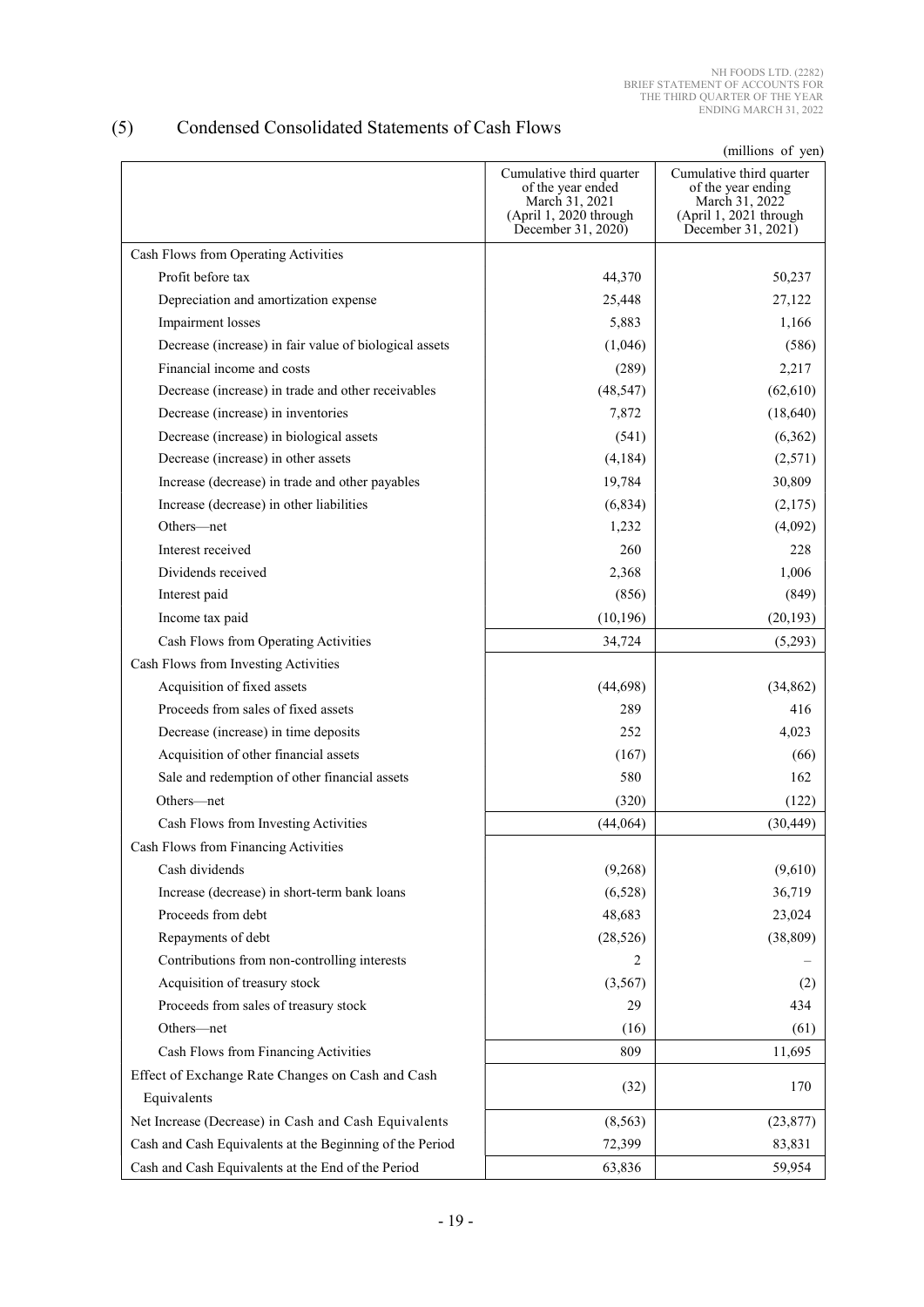(6) Note on the Premises of a Going Concern

Not applicable.

(7) Note to Condensed Consolidated Financial Statements

1. Segment information

Information regarding the reportable segments

The Group categorizes the business into the following three reportable segments according to the nature of products and services provided, and the geographical areas where it sells products or provides services.

| <b>Processed Foods Business</b>      |                          | Mainly domestic production and sales   |
|--------------------------------------|--------------------------|----------------------------------------|
| Division                             |                          | of hams and sausages, processed foods, |
|                                      |                          | marine products, and dairy products    |
| <b>Fresh Meats Business Division</b> | $\overline{\phantom{m}}$ | Mainly domestic production and sales   |
|                                      |                          | of fresh meats                         |
| <b>Overseas Business Division</b>    |                          | Mainly production and sales of hams    |
|                                      |                          | and sausages, processed foods, fresh   |
|                                      |                          | meats and marine products at overseas  |
|                                      |                          | subsidiaries and associates            |

The Company discloses the Baseball and Ballpark Business and New Business, etc. in the "Others" category from the cumulative first quarter of the fiscal year under review for the purpose of expanding into new business areas. In addition, from the cumulative first quarter of the fiscal year under review, the Company has changed the calculation method of net sales in order to more appropriately reflect the business results of the reportable segments.

The Group consists of 79 subsidiaries and 8 associated companies.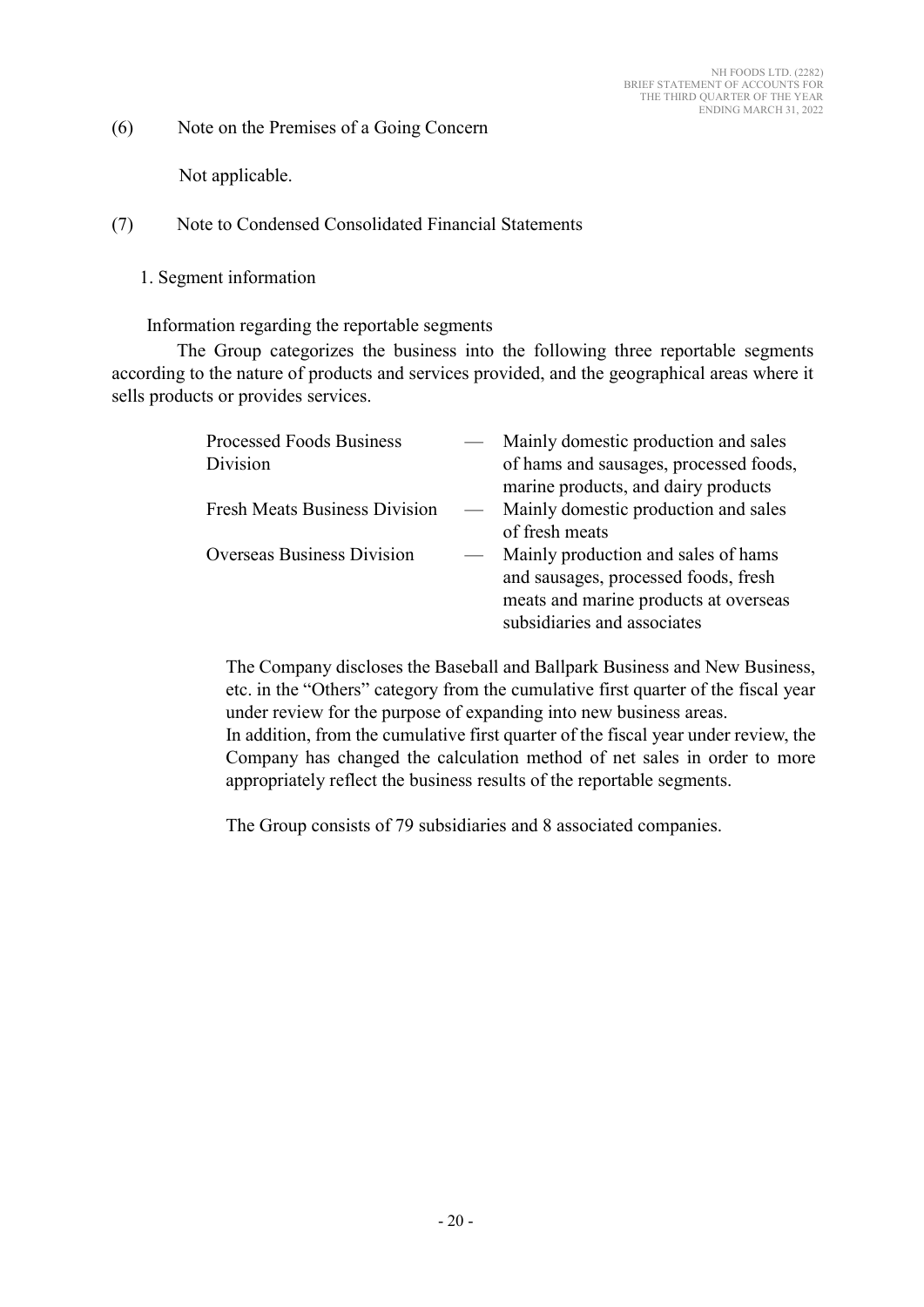|                                |                                                   |                                               |                                         |        |           |                                            | (millions of yen) |
|--------------------------------|---------------------------------------------------|-----------------------------------------------|-----------------------------------------|--------|-----------|--------------------------------------------|-------------------|
|                                | Processed<br>Foods<br><b>Business</b><br>Division | Fresh<br>Meats<br><b>Business</b><br>Division | Overseas<br><b>Business</b><br>Division | Others | Total     | Eliminations,<br>adjustments<br>and others | Consolidated      |
| Net sales                      |                                                   |                                               |                                         |        |           |                                            |                   |
| Sales to external<br>customers | 357,308                                           | 453,287                                       | 84,641                                  | 7,137  | 902,373   | 615                                        | 902,988           |
| Intersegment sales             | 19,839                                            | 51,136                                        | 85,111                                  | 2,320  | 158,406   | (158, 406)                                 |                   |
| Total                          | 377,147                                           | 504,423                                       | 169,752                                 | 9,457  | 1,060,779 | (157,791)                                  | 902,988           |
| Segment profit (loss)          | 16,021                                            | 32,384                                        | 327                                     | (805)  | 47,927    | (4,013)                                    | 43,914            |

For the consolidated cumulative third quarter of the year ended March 31, 2021 (April 1, 2020 through December 31, 2020):  $\mathcal{L}$  and

For the consolidated cumulative third quarter of the year ending March 31, 2022 (April 1, 2021 through December 31, 2021):

|                                |                                                   |                                               |                                         |        |           |                                            | (millions of yen) |
|--------------------------------|---------------------------------------------------|-----------------------------------------------|-----------------------------------------|--------|-----------|--------------------------------------------|-------------------|
|                                | Processed<br>Foods<br><b>Business</b><br>Division | Fresh<br>Meats<br><b>Business</b><br>Division | Overseas<br><b>Business</b><br>Division | Others | Total     | Eliminations,<br>adjustments<br>and others | Consolidated      |
| Net sales                      |                                                   |                                               |                                         |        |           |                                            |                   |
| Sales to external<br>customers | 362,396                                           | 474,639                                       | 105,946                                 | 8,944  | 951,925   | 1,314                                      | 953,239           |
| Intersegment sales             | 20,450                                            | 48,054                                        | 93,377                                  | 2,417  | 164,298   | (164, 298)                                 |                   |
| Total                          | 382,846                                           | 522,693                                       | 199.323                                 | 11,361 | 1,116,223 | (162, 984)                                 | 953,239           |
| Segment profit (loss)          | 14,133                                            | 30,460                                        | 2,209                                   | (208)  | 46,594    | (2, 464)                                   | 44,130            |

(Notes) 1. "Others" refers to operating segments not included in the reportable segments, such as the Baseball and Ballpark Business and New Business, etc.

- 2. "Eliminations, adjustments and others" includes unallocated items and intersegment eliminations.
- 3. Except for a few unallocated items, corporate overhead expenses and profit or loss of certain subsidiaries are allocated to each reportable operating segment. These subsidiaries provide indirect services and operational support for the Group included in each reportable operating segment.
- 4. "Segment profit (loss)" is calculated by deducting cost of goods sold and selling, general and administrative expenses from net sales, and accounting for foreign exchange gains and losses determined by the Group, while deducting adjustments in accordance with IFRS and nonrecurring items.
- 5. Figures for the cumulative third quarter of the year ended March 31, 2021 have been reclassified based on operating segment information of the cumulative third quarter of the year ending March 31, 2022.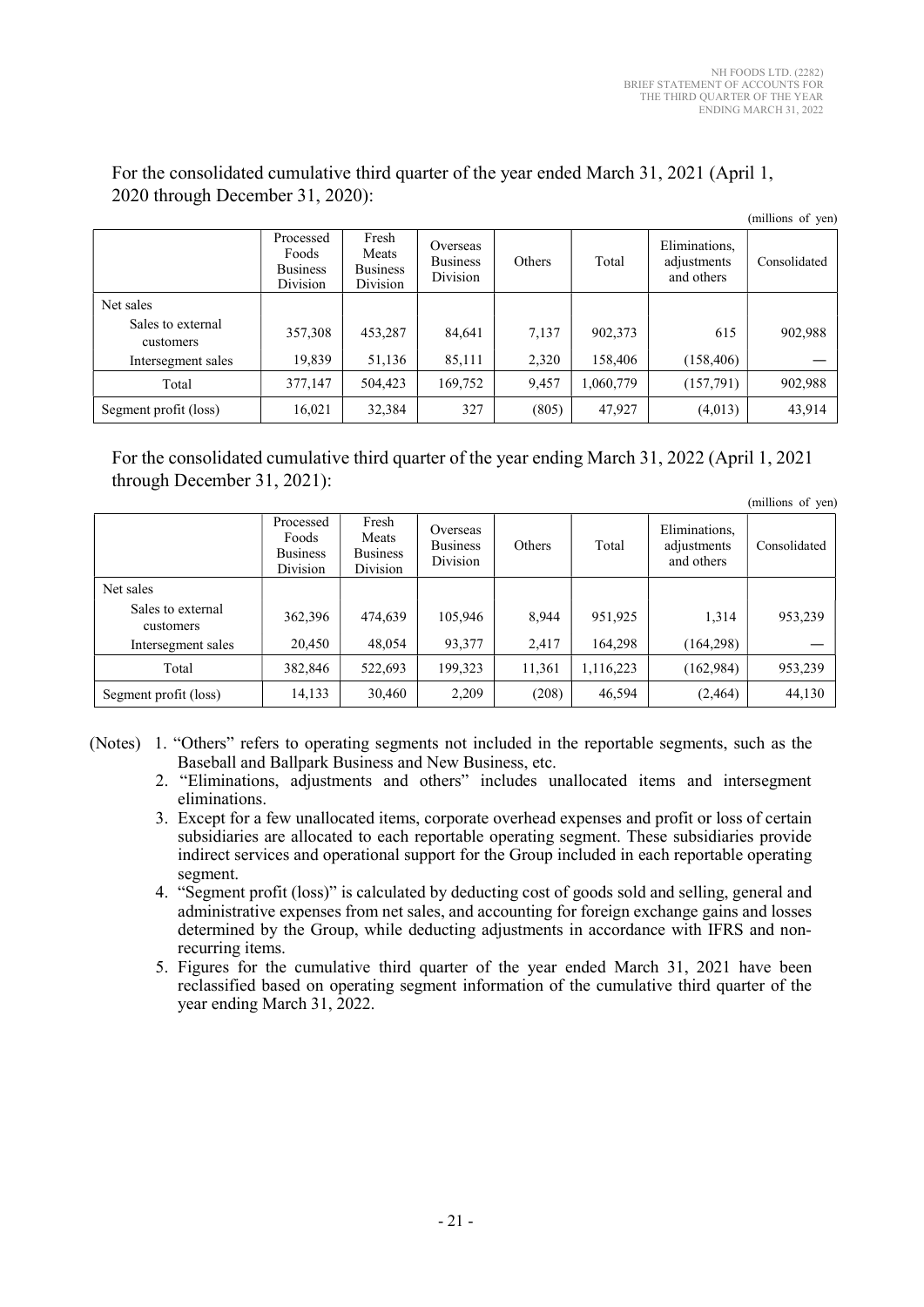|                                |                                                   |                                               |                                         |        |         |                                            | (millions of yen) |
|--------------------------------|---------------------------------------------------|-----------------------------------------------|-----------------------------------------|--------|---------|--------------------------------------------|-------------------|
|                                | Processed<br>Foods<br><b>Business</b><br>Division | Fresh<br>Meats<br><b>Business</b><br>Division | Overseas<br><b>Business</b><br>Division | Others | Total   | Eliminations,<br>adjustments<br>and others | Consolidated      |
| Net sales                      |                                                   |                                               |                                         |        |         |                                            |                   |
| Sales to external<br>customers | 133,298                                           | 163,852                                       | 29,838                                  | 2,326  | 329,314 | 190                                        | 329,504           |
| Intersegment sales             | 7,343                                             | 16,397                                        | 28,669                                  | 803    | 53,212  | (53,212)                                   |                   |
| Total                          | 140,641                                           | 180,249                                       | 58,507                                  | 3,129  | 382,526 | (53, 022)                                  | 329,504           |
| Segment profit (loss)          | 9,573                                             | 14,123                                        | (175)                                   | (454)  | 23,067  | (1,076)                                    | 21,991            |

For the consolidated third quarter of the year ended March 31, 2021 (October 1, 2020 through December 31, 2020):

For the consolidated third quarter of the year ending March 31, 2022 (October 1, 2021 through December 31, 2021):

|                                |                                                   |                                               |                                         |        |         |                                            | (millions of yen) |
|--------------------------------|---------------------------------------------------|-----------------------------------------------|-----------------------------------------|--------|---------|--------------------------------------------|-------------------|
|                                | Processed<br>Foods<br><b>Business</b><br>Division | Fresh<br>Meats<br><b>Business</b><br>Division | Overseas<br><b>Business</b><br>Division | Others | Total   | Eliminations,<br>adjustments<br>and others | Consolidated      |
| Net sales                      |                                                   |                                               |                                         |        |         |                                            |                   |
| Sales to external<br>customers | 132,253                                           | 174,923                                       | 40,068                                  | 2,330  | 349,574 | 300                                        | 349,874           |
| Intersegment sales             | 7,593                                             | 17,941                                        | 31,472                                  | 795    | 57,801  | (57, 801)                                  |                   |
| Total                          | 139,846                                           | 192,864                                       | 71,540                                  | 3,125  | 407,375 | (57, 501)                                  | 349,874           |
| Segment profit (loss)          | 7,136                                             | 12,651                                        | 1,581                                   | (639)  | 20,729  | (851)                                      | 19,878            |

(Notes) 1. "Others" refers to operating segments not included in the reportable segments, such as the Baseball and Ballpark Business and New Business, etc.

- 2. "Eliminations, adjustments and others" includes unallocated items and intersegment eliminations.
- 3. Except for a few unallocated items, corporate overhead expenses and profit or loss of certain subsidiaries are allocated to each reportable operating segment. These subsidiaries provide indirect services and operational support for the Group included in each reportable operating segment.
- 4. "Segment profit (loss)" is calculated by deducting cost of goods sold and selling, general and administrative expenses from net sales, and accounting for foreign exchange gains and losses determined by the Group, while deducting adjustments in accordance with IFRS and nonrecurring items.
- 5. Figures for the third quarter of the year ended March 31, 2021 have been reclassified based on operating segment information of the third quarter of the year ending March 31, 2022.
- 2. Changes in the accounting policy

Not applicable.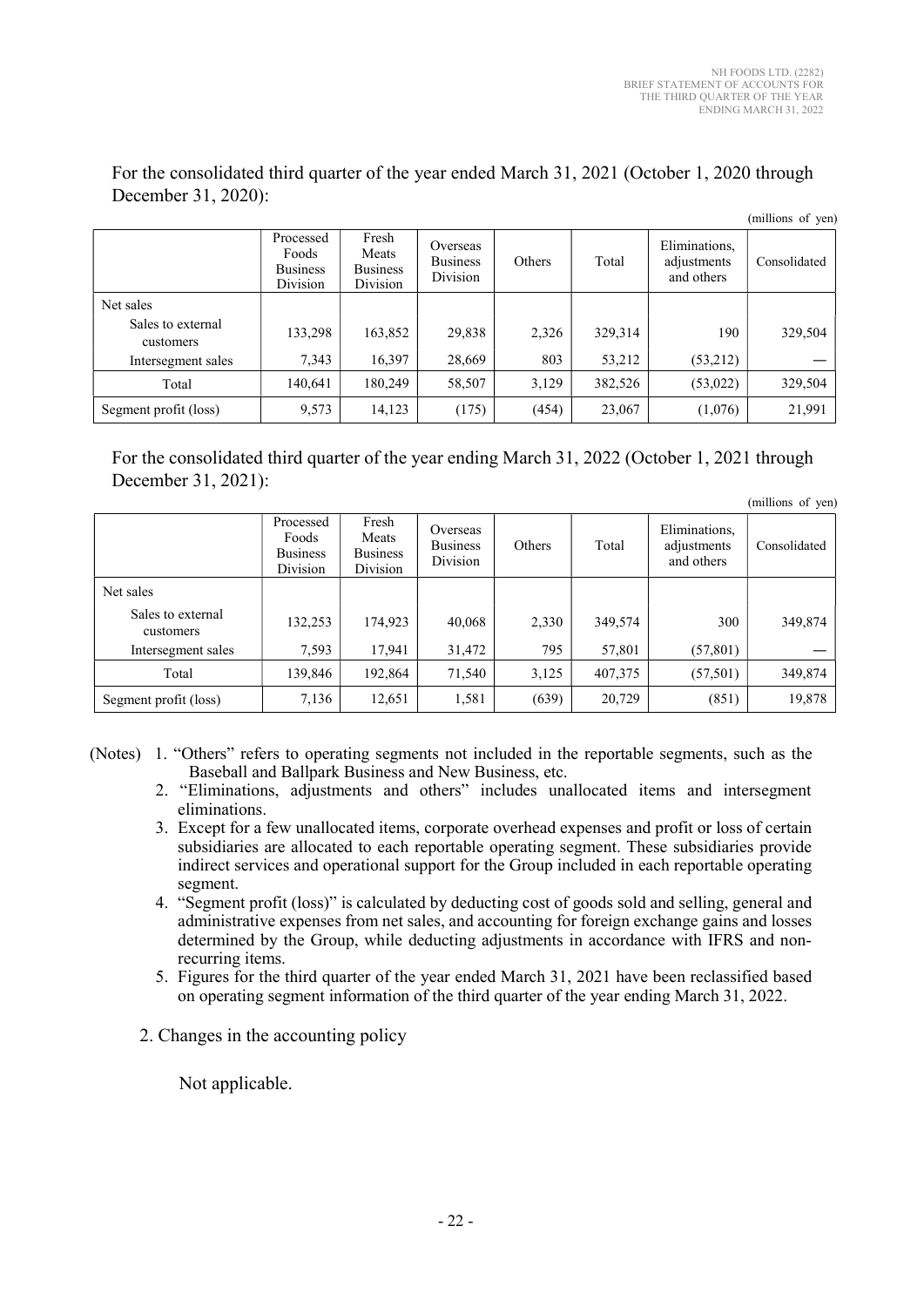### 3. Additional information

With respect to the impact of COVID-19, there are no significant changes to the Company's assumptions on matters including its future spread and timing of its containment. The Company has determined that the impact on the cumulative third quarter of the year ending March 31, 2022 was immaterial. However, the Group's financial position and operating results may be greatly affected in the next quarter and the following periods depending on how the situation develops.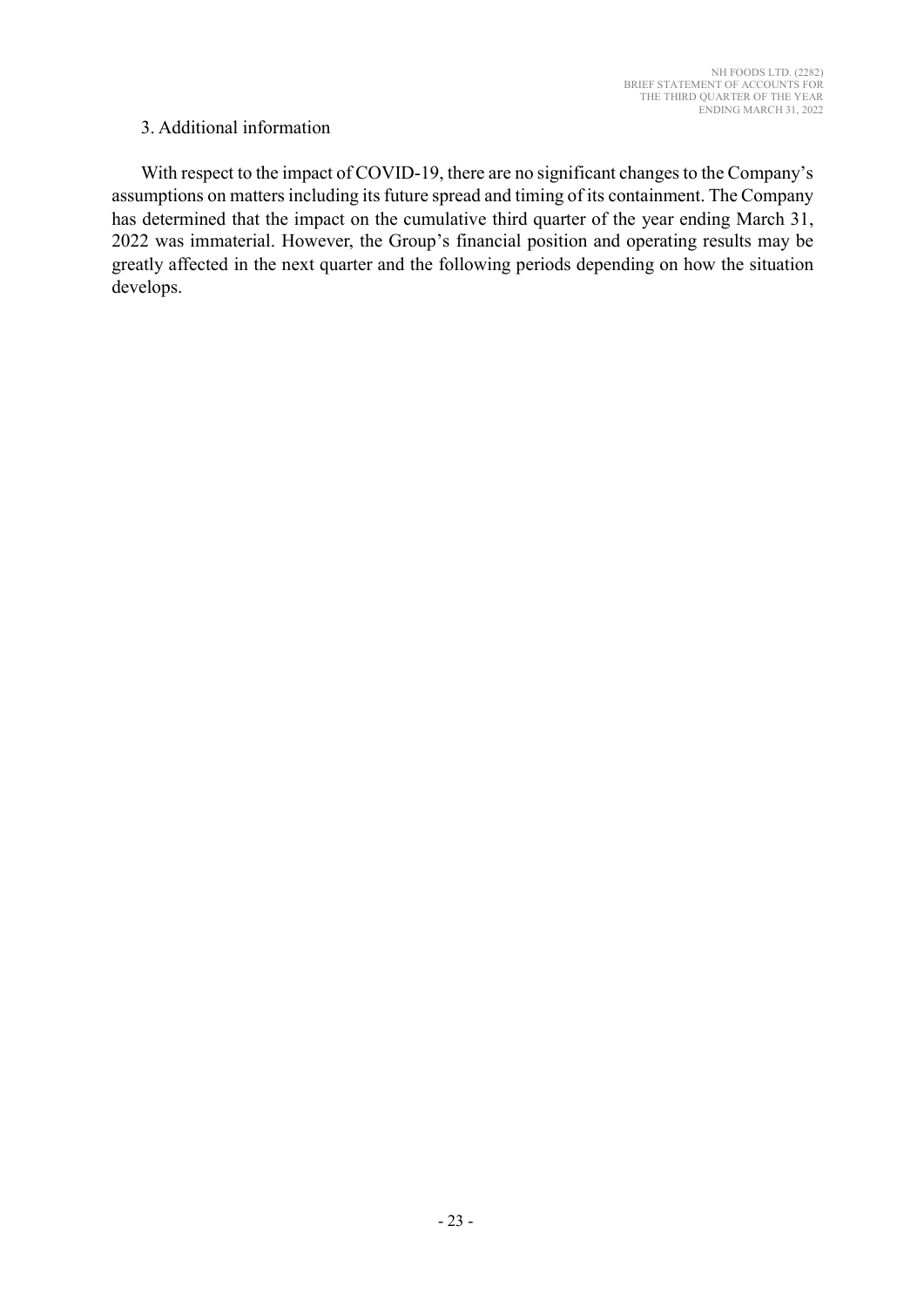Third quarter of the year ending March 31, 2022

# Supplementary materials

NH Foods Ltd.

February 1, 2022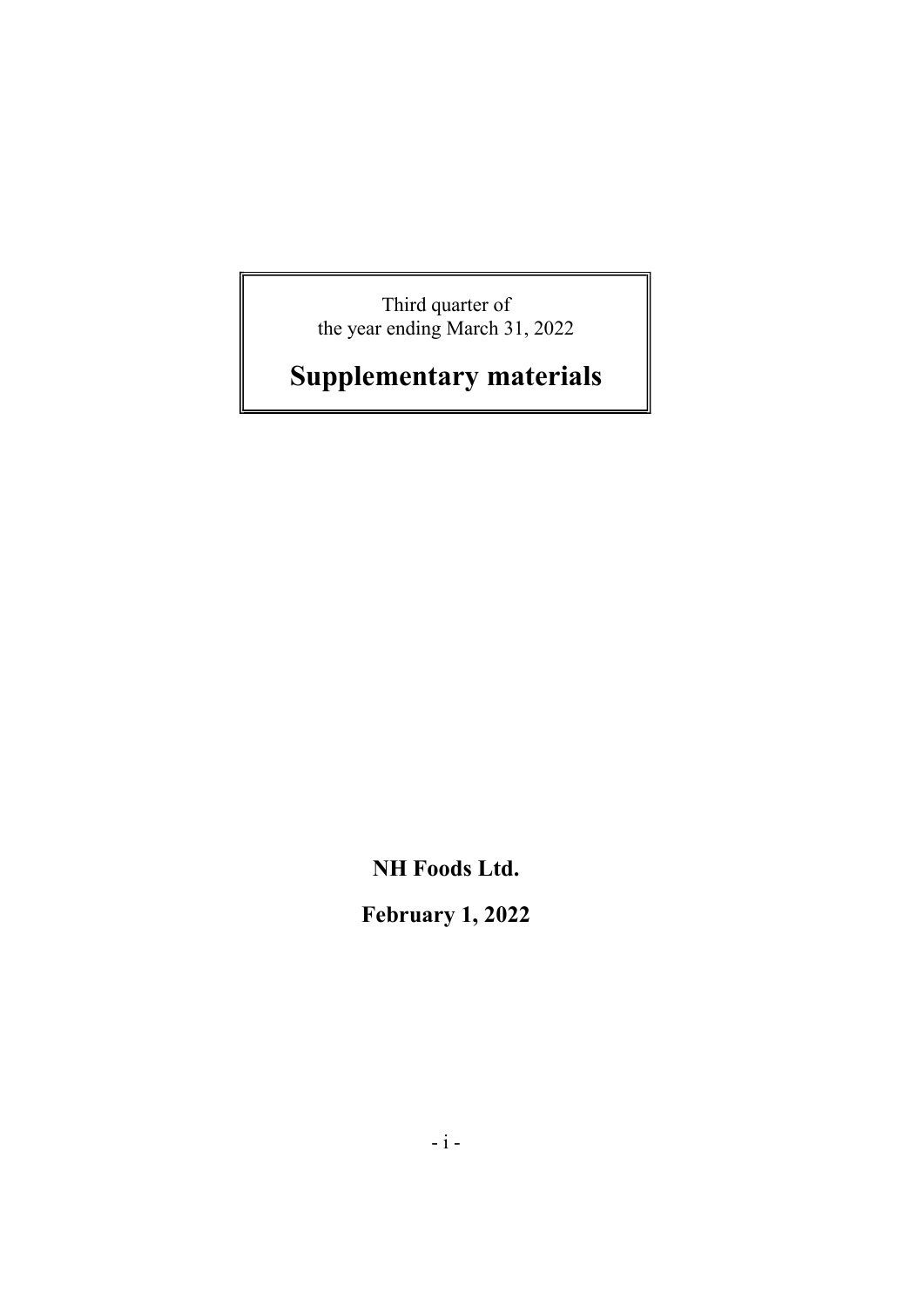# I Financial Highlights

| <b>Consolidated Accounts</b><br>(millions of yen) |                                                                      |                                                                      |                                                                       |                                                                                                                                   |                                           |                                                  |  |  |
|---------------------------------------------------|----------------------------------------------------------------------|----------------------------------------------------------------------|-----------------------------------------------------------------------|-----------------------------------------------------------------------------------------------------------------------------------|-------------------------------------------|--------------------------------------------------|--|--|
|                                                   | Third quarter<br>of the year<br>ended March<br>31, 2020<br>(results) | Third quarter<br>of the year<br>ended March<br>31, 2021<br>(results) | Third quarter<br>of the year<br>ending March<br>31, 2022<br>(results) | The percentages<br>indicate the<br>rates of increase<br>(decrease) from<br>the third<br>quarter of the<br>previous fiscal<br>year | Year ended<br>March 31, 2021<br>(results) | Year ending<br>March 31, 2022<br>$(\text{plan})$ |  |  |
| Net sales                                         | 952,306                                                              | 902,988                                                              | 953,239                                                               | $5.6\%$                                                                                                                           | 1,176,101                                 | 1,180,000                                        |  |  |
| Gross profit                                      | 163,643                                                              | 167,982                                                              | 170,319                                                               | $1.4\%$                                                                                                                           | 211,734                                   |                                                  |  |  |
| Business profit                                   | 39,239                                                               | 43,914                                                               | 44,130                                                                | $0.5\%$                                                                                                                           | 52,426                                    | 48,000                                           |  |  |
| Profit before tax                                 | 33,400                                                               | 44,370                                                               | 50,237                                                                | 13.2%                                                                                                                             | 48,874                                    | 43,000                                           |  |  |
| Equity attributable to owners of<br>the parent    | 23,927                                                               | 28,511                                                               | 36,747                                                                | 28.9%                                                                                                                             | 32,616                                    | 30,000                                           |  |  |
| Gross profit margin                               | 17.2%                                                                | 18.6%                                                                | 17.9%                                                                 |                                                                                                                                   | 18.0%                                     |                                                  |  |  |
| Business profit margin                            | 4.1%                                                                 | 4.9%                                                                 | $4.6\%$                                                               |                                                                                                                                   | 4.5%                                      | 4.1%                                             |  |  |
| Return on equity (ROE)                            | 5.9%                                                                 | 6.9%                                                                 | $8.2\%$                                                               |                                                                                                                                   | 7.8%                                      | 6.8%                                             |  |  |
| Return on invested capital (ROIC)                 | 4.6%                                                                 | 4.9%                                                                 | 4.6%                                                                  |                                                                                                                                   | 5.9%                                      | $5.1\%$                                          |  |  |

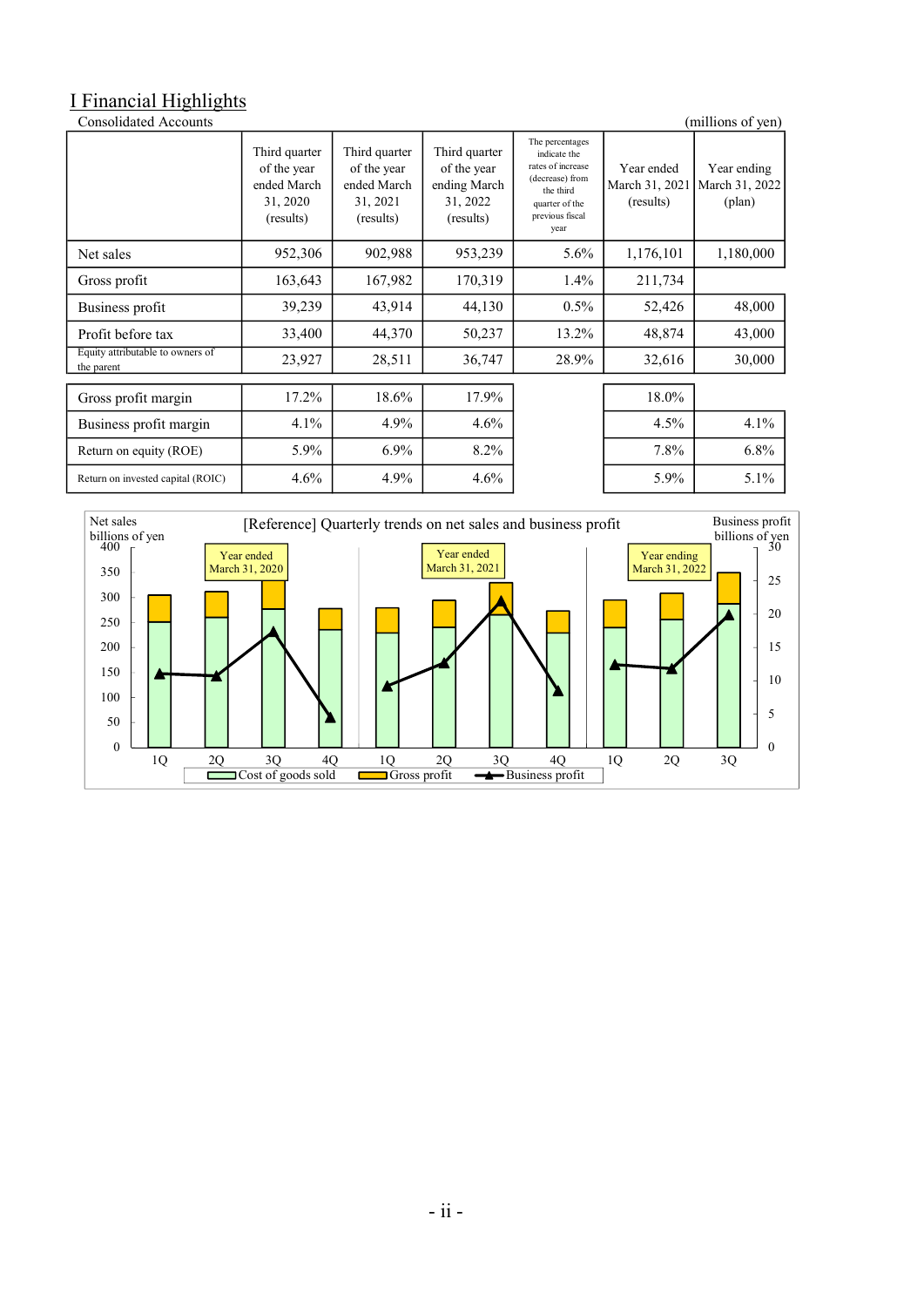|                                                      |               |               |               |                | (millions of yen) |
|------------------------------------------------------|---------------|---------------|---------------|----------------|-------------------|
|                                                      | Third quarter | Third quarter | Third quarter |                |                   |
|                                                      | of the year   | of the year   | of the year   | Year ended     | Year ending       |
|                                                      | ended March   | ended March   | ending March  | March 31, 2021 | March 31, 2022    |
|                                                      | 31, 2020      | 31, 2021      | 31, 2022      | (results)      | $(\text{plan})$   |
|                                                      | (results)     | (results)     | (results)     |                |                   |
| Total assets                                         | 813,164       | 827,019       | 902,437       | 825,405        |                   |
| Total equity attributable to<br>owners of the parent | 416,379       | 422,262       | 460,925       | 433,595        |                   |
| Interest-bearing liabilities                         | 196,196       | 199,993       | 217,844       | 193,750        |                   |
| $D/E$ ratio                                          | 0.47          | 0.47          | 0.47          | 0.45           |                   |
| Capital expenditures                                 | 30,410        | 54,034        | 44,167        | 82,902         | 81,500            |
| Depreciation expense                                 | 24,545        | 25,301        | 27,057        | 33,939         | 36,000            |

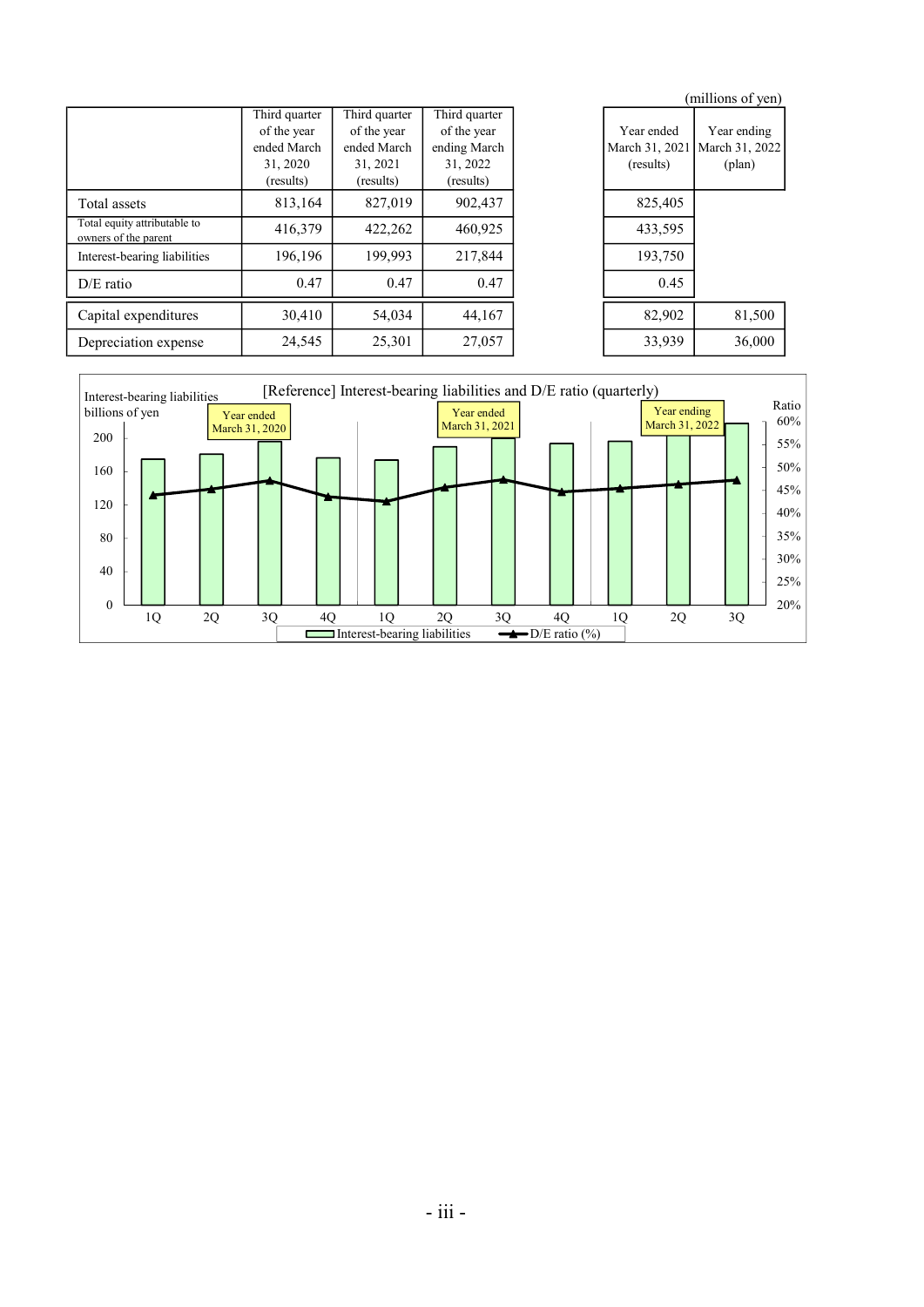# II Segment Information

[Cumulative third quarter] (millions of yen)

|                                      | Consolidated cumulative<br>third quarter<br>of the year ended March 31, 2021<br>(April 1, 2020 through<br>December 31, 2020) |            | Consolidated cumulative<br>third quarter<br>of the year ending March 31, 2022<br>(April 1, 2021 through<br>December 31, 2021) |            | Increase (decrease) from the third<br>quarter of the previous fiscal year |                                       |  |
|--------------------------------------|------------------------------------------------------------------------------------------------------------------------------|------------|-------------------------------------------------------------------------------------------------------------------------------|------------|---------------------------------------------------------------------------|---------------------------------------|--|
|                                      | Amount                                                                                                                       | % of sales | Amount                                                                                                                        | % of sales | Amount                                                                    | The rate of<br>increase<br>(decrease) |  |
| Processed Foods Business Division    |                                                                                                                              |            |                                                                                                                               |            |                                                                           |                                       |  |
| Sales to external customers          | 357,308                                                                                                                      | 94.7%      | 362,396                                                                                                                       | 94.7%      | 5,088                                                                     | 1.4%                                  |  |
| Intersegment sales                   | 19,839                                                                                                                       | 5.3%       | 20,450                                                                                                                        | 5.3%       | 611                                                                       | $3.1\%$                               |  |
| Total net sales                      | 377,147                                                                                                                      | 100.0%     | 382,846                                                                                                                       | 100.0%     | 5,699                                                                     | 1.5%                                  |  |
| Segment profit                       | 16,021                                                                                                                       | 4.2%       | 14,133                                                                                                                        | 3.7%       | (1,888)                                                                   | $(11.8)\%$                            |  |
| <b>Fresh Meats Business Division</b> |                                                                                                                              |            |                                                                                                                               |            |                                                                           |                                       |  |
| Sales to external customers          | 453,287                                                                                                                      | 89.9%      | 474,639                                                                                                                       | 90.8%      | 21,352                                                                    | 4.7%                                  |  |
| Intersegment sales                   | 51,136                                                                                                                       | 10.1%      | 48,054                                                                                                                        | 9.2%       | (3,082)                                                                   | $(6.0)\%$                             |  |
| Total net sales                      | 504,423                                                                                                                      | 100.0%     | 522,693                                                                                                                       | $100.0\%$  | 18,270                                                                    | 3.6%                                  |  |
| Segment profit                       | 32,384                                                                                                                       | 6.4%       | 30,460                                                                                                                        | 5.8%       | (1,924)                                                                   | (5.9)%                                |  |
| Overseas Business Division           |                                                                                                                              |            |                                                                                                                               |            |                                                                           |                                       |  |
| Sales to external customers          | 84,641                                                                                                                       | 49.9%      | 105,946                                                                                                                       | 53.2%      | 21,305                                                                    | 25.2%                                 |  |
| Intersegment sales                   | 85,111                                                                                                                       | 50.1%      | 93,377                                                                                                                        | 46.8%      | 8,266                                                                     | 9.7%                                  |  |
| Total net sales                      | 169,752                                                                                                                      | 100.0%     | 199,323                                                                                                                       | 100.0%     | 29,571                                                                    | 17.4%                                 |  |
| Segment profit                       | 327                                                                                                                          | 0.2%       | 2,209                                                                                                                         | 1.1%       | 1,882                                                                     | 575.5%                                |  |
| Others                               |                                                                                                                              |            |                                                                                                                               |            |                                                                           |                                       |  |
| Sales to external customers          | 7,137                                                                                                                        | 75.5%      | 8,944                                                                                                                         | 78.7%      | 1,807                                                                     | 25.3%                                 |  |
| Intersegment sales                   | 2,320                                                                                                                        | 24.5%      | 2,417                                                                                                                         | 21.3%      | 97                                                                        | 4.2%                                  |  |
| Total net sales                      | 9,457                                                                                                                        | 100.0%     | 11,361                                                                                                                        | 100.0%     | 1,904                                                                     | 20.1%                                 |  |
| Segment loss                         | (805)                                                                                                                        | $(8.5)\%$  | (208)                                                                                                                         | $(1.8)\%$  | 597                                                                       |                                       |  |
| Eliminations, adjustments and others |                                                                                                                              |            |                                                                                                                               |            |                                                                           |                                       |  |
| Net sales                            | (157,791)                                                                                                                    |            | (162, 984)                                                                                                                    |            | (5,193)                                                                   |                                       |  |
| Segment profit                       | (4,013)                                                                                                                      |            | (2, 464)                                                                                                                      |            | 1,549                                                                     |                                       |  |
| Consolidated                         |                                                                                                                              |            |                                                                                                                               |            |                                                                           |                                       |  |
| Total net sales                      | 902,988                                                                                                                      | 100.0%     | 953,239                                                                                                                       | 100.0%     | 50,251                                                                    | 5.6%                                  |  |
| Segment profit                       | 43,914                                                                                                                       | 4.9%       | 44,130                                                                                                                        | 4.6%       | 216                                                                       | 0.5%                                  |  |

(Note) Segment profit (loss) is calculated by deducting cost of goods sold and selling, general and administrative expenses from net sales, and accounting for foreign exchange gains and losses determined by the Group, while excluding adjustments in accordance with IFRS and non-recurring items.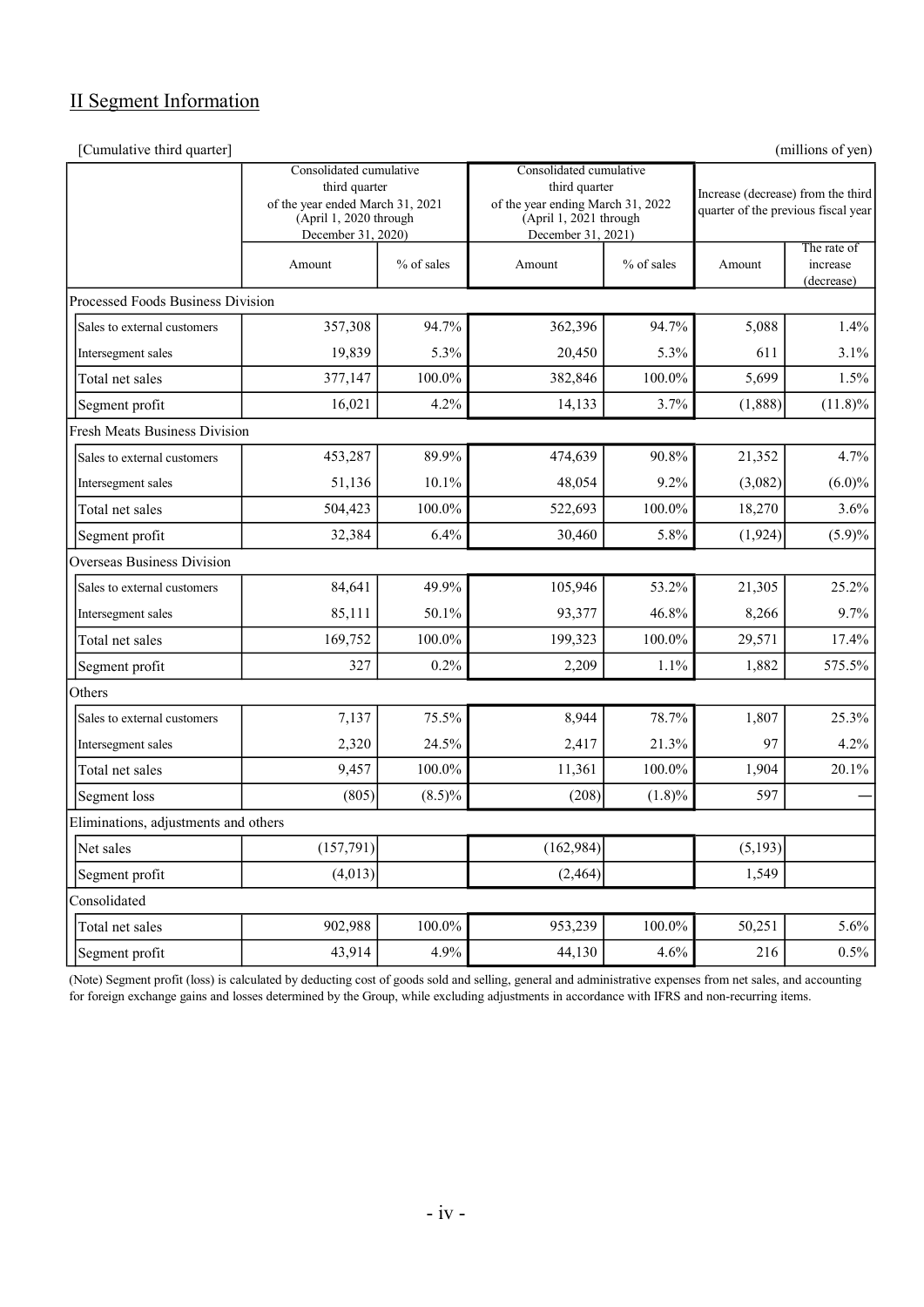| [Third quarter]                      |                                                                                                                  |            |                                                                                                                   |            |                                                                              | (millions of yen)                     |
|--------------------------------------|------------------------------------------------------------------------------------------------------------------|------------|-------------------------------------------------------------------------------------------------------------------|------------|------------------------------------------------------------------------------|---------------------------------------|
|                                      | Consolidated third quarter<br>of the year ended March 31, 2021<br>(October 1, 2020 through<br>December 31, 2020) |            | Consolidated third quarter<br>of the year ending March 31, 2022<br>(October 1, 2021 through<br>December 31, 2021) |            | Increase (decrease)<br>from the third quarter of<br>the previous fiscal year |                                       |
|                                      | Amount                                                                                                           | % of sales | Amount                                                                                                            | % of sales | Amount                                                                       | The rate of<br>increase<br>(decrease) |
| Processed Foods Business Division    |                                                                                                                  |            |                                                                                                                   |            |                                                                              |                                       |
| Sales to external customers          | 133,298                                                                                                          | 94.8%      | 132,253                                                                                                           | 94.6%      | (1,045)                                                                      | (0.8)%                                |
| Intersegment sales                   | 7,343                                                                                                            | 5.2%       | 7,593                                                                                                             | 5.4%       | 250                                                                          | 3.4%                                  |
| Total net sales                      | 140,641                                                                                                          | 100.0%     | 139,846                                                                                                           | 100.0%     | (795)                                                                        | $(0.6)\%$                             |
| Segment profit                       | 9,573                                                                                                            | 6.8%       | 7,136                                                                                                             | 5.1%       | (2, 437)                                                                     | $(25.5)\%$                            |
| <b>Fresh Meats Business Division</b> |                                                                                                                  |            |                                                                                                                   |            |                                                                              |                                       |
| Sales to external customers          | 163,852                                                                                                          | 90.9%      | 174,923                                                                                                           | 90.7%      | 11,071                                                                       | 6.8%                                  |
| Intersegment sales                   | 16,397                                                                                                           | 9.1%       | 17,941                                                                                                            | 9.3%       | 1,544                                                                        | 9.4%                                  |
| Total net sales                      | 180,249                                                                                                          | 100.0%     | 192,864                                                                                                           | 100.0%     | 12,615                                                                       | 7.0%                                  |
| Segment profit                       | 14,123                                                                                                           | 7.8%       | 12,651                                                                                                            | 6.6%       | (1, 472)                                                                     | $(10.4)\%$                            |
| <b>Overseas Business Division</b>    |                                                                                                                  |            |                                                                                                                   |            |                                                                              |                                       |
| Sales to external customers          | 29,838                                                                                                           | 51.0%      | 40,068                                                                                                            | 56.0%      | 10,230                                                                       | 34.3%                                 |
| Intersegment sales                   | 28,669                                                                                                           | 49.0%      | 31,472                                                                                                            | 44.0%      | 2,803                                                                        | 9.8%                                  |
| Total net sales                      | 58,507                                                                                                           | 100.0%     | 71,540                                                                                                            | 100.0%     | 13,033                                                                       | 22.3%                                 |
| Segment profit (loss)                | (175)                                                                                                            | $(0.3)\%$  | 1,581                                                                                                             | 2.2%       | 1,756                                                                        |                                       |
| Others                               |                                                                                                                  |            |                                                                                                                   |            |                                                                              |                                       |
| Sales to external customers          | 2,326                                                                                                            | 74.3%      | 2,330                                                                                                             | 74.6%      | 4                                                                            | 0.2%                                  |
| Intersegment sales                   | 803                                                                                                              | 25.7%      | 795                                                                                                               | 25.4%      | (8)                                                                          | $(1.0)\%$                             |
| Total net sales                      | 3,129                                                                                                            | 100.0%     | 3,125                                                                                                             | 100.0%     | (4)                                                                          | (0.1)%                                |
| Segment loss                         | (454)                                                                                                            | $(14.5)\%$ | (639)                                                                                                             | $(20.4)\%$ | (185)                                                                        |                                       |
| Eliminations, adjustments and others |                                                                                                                  |            |                                                                                                                   |            |                                                                              |                                       |
| Net sales                            | (53, 022)                                                                                                        |            | (57, 501)                                                                                                         |            | (4, 479)                                                                     |                                       |
| Segment profit                       | (1,076)                                                                                                          |            | (851)                                                                                                             |            | 225                                                                          |                                       |
| Consolidated                         |                                                                                                                  |            |                                                                                                                   |            |                                                                              |                                       |
| Total net sales                      | 329,504                                                                                                          | 100.0%     | 349,874                                                                                                           | $100.0\%$  | 20,370                                                                       | 6.2%                                  |
| Segment profit                       | 21,991                                                                                                           | 6.7%       | 19,878                                                                                                            | 5.7%       | (2,113)                                                                      | $(9.6)\%$                             |

(Note) Segment profit (loss) is calculated by deducting cost of goods sold and selling, general and administrative expenses from net sales, and accounting for foreign exchange gains and losses determined by the Group, while excluding adjustments in accordance with IFRS and non-recurring items.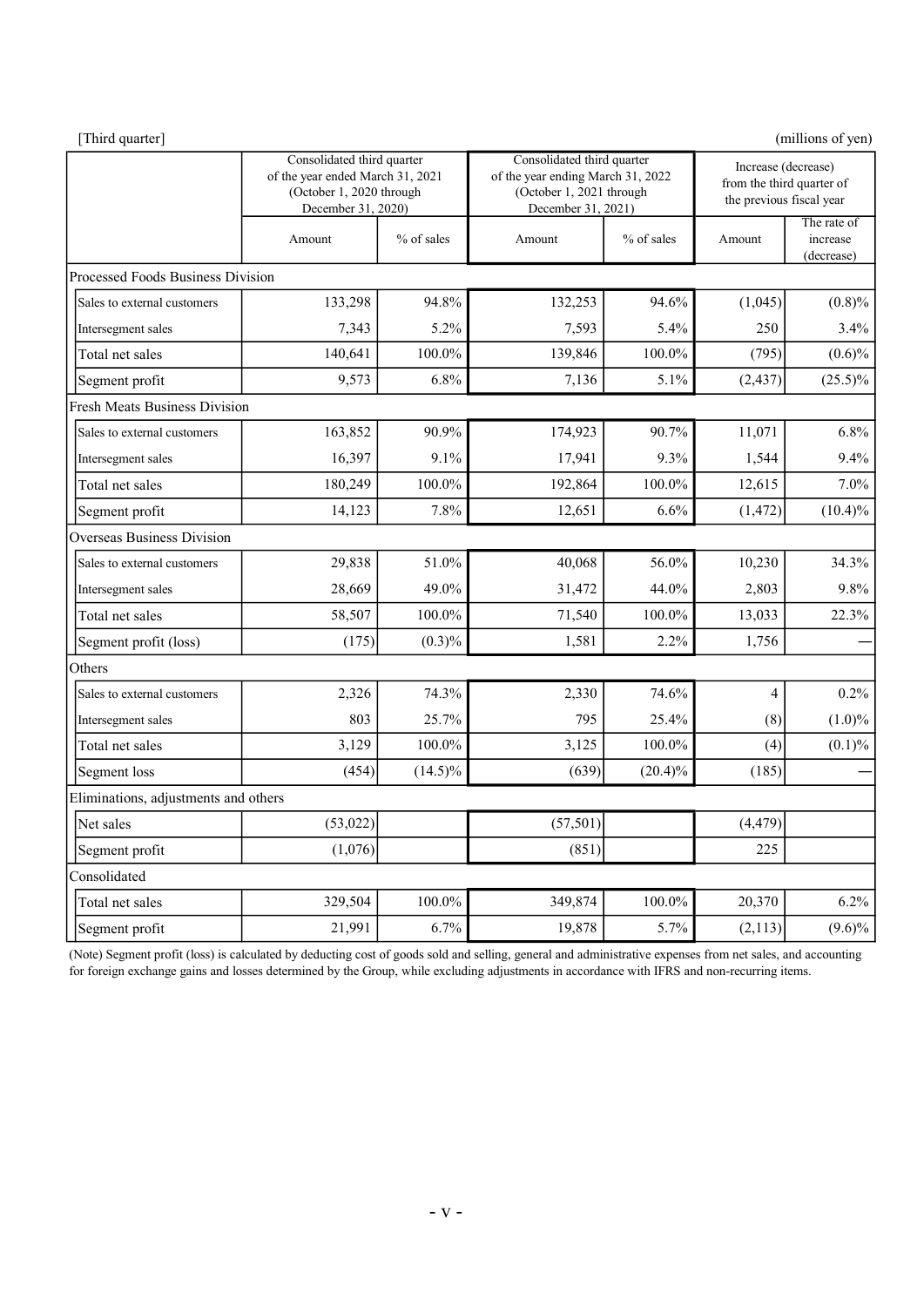#### [Reference Information: Breakdown of Overseas Business Division]

#### [Cumulative third quarter] (millions of yen)

|                             | Consolidated cumulative<br>third quarter<br>of the year ended March 31, 2021<br>(April 1, 2020 through<br>December 31, 2020) |              | Consolidated cumulative<br>third quarter<br>of the year ending March 31, 2022<br>(April 1, 2021 through<br>December 31, 2021) |            | Increase (decrease) from the third<br>quarter of the previous fiscal year |                                       |  |
|-----------------------------|------------------------------------------------------------------------------------------------------------------------------|--------------|-------------------------------------------------------------------------------------------------------------------------------|------------|---------------------------------------------------------------------------|---------------------------------------|--|
|                             | Amount                                                                                                                       | $%$ of sales | Amount                                                                                                                        | % of sales | Amount                                                                    | The rate of<br>increase<br>(decrease) |  |
| Asia and Europe             |                                                                                                                              |              |                                                                                                                               |            |                                                                           |                                       |  |
| Sales to external customers | 16,934                                                                                                                       | 39.3%        | 19,274                                                                                                                        | 40.3%      | 2,340                                                                     | 13.8%                                 |  |
| Intersegment sales          | 26,209                                                                                                                       | 60.7%        | 28,597                                                                                                                        | 59.7%      | 2,388                                                                     | 9.1%                                  |  |
| Total net sales             | 43,143                                                                                                                       | 100.0%       | 47,871                                                                                                                        | 100.0%     | 4,728                                                                     | 11.0%                                 |  |
| Segment loss                | (552)<br>$(1.3)\%$                                                                                                           |              | (6)                                                                                                                           | $(0.0)\%$  | 546                                                                       |                                       |  |
| Americas                    |                                                                                                                              |              |                                                                                                                               |            |                                                                           |                                       |  |
| Sales to external customers | 15,236                                                                                                                       | 23.2%        | 19,205                                                                                                                        | 25.5%      | 3,969                                                                     | 26.1%                                 |  |
| Intersegment sales          | 50,391                                                                                                                       | 76.8%        | 56,053                                                                                                                        | 74.5%      | 5,662                                                                     | 11.2%                                 |  |
| Total net sales             | 65,627                                                                                                                       | 100.0%       | 75,258                                                                                                                        | 100.0%     | 9,631                                                                     | 14.7%                                 |  |
| Segment profit              | 2,377                                                                                                                        | $3.6\%$      | 1,070                                                                                                                         | 1.4%       | (1, 307)                                                                  | $(55.0)\%$                            |  |
| Australia                   |                                                                                                                              |              |                                                                                                                               |            |                                                                           |                                       |  |
| Sales to external customers | 52,471                                                                                                                       | 84.1%        | 67,468                                                                                                                        | 86.4%      | 14,997                                                                    | 28.6%                                 |  |
| Intersegment sales          | 9,942                                                                                                                        | 15.9%        | 10,622                                                                                                                        | 13.6%      | 680                                                                       | 6.8%                                  |  |
| Total net sales             | 62,413                                                                                                                       | 100.0%       | 78,090                                                                                                                        | 100.0%     | 15,677                                                                    | 25.1%                                 |  |
| Segment profit (loss)       | (783)                                                                                                                        | $(1.3)\%$    | 1,837                                                                                                                         | 2.4%       | 2,620                                                                     |                                       |  |

(Note) Due to intersegment eliminations, the figures above do not agree with those of "Overseas Business Division" in the segment information.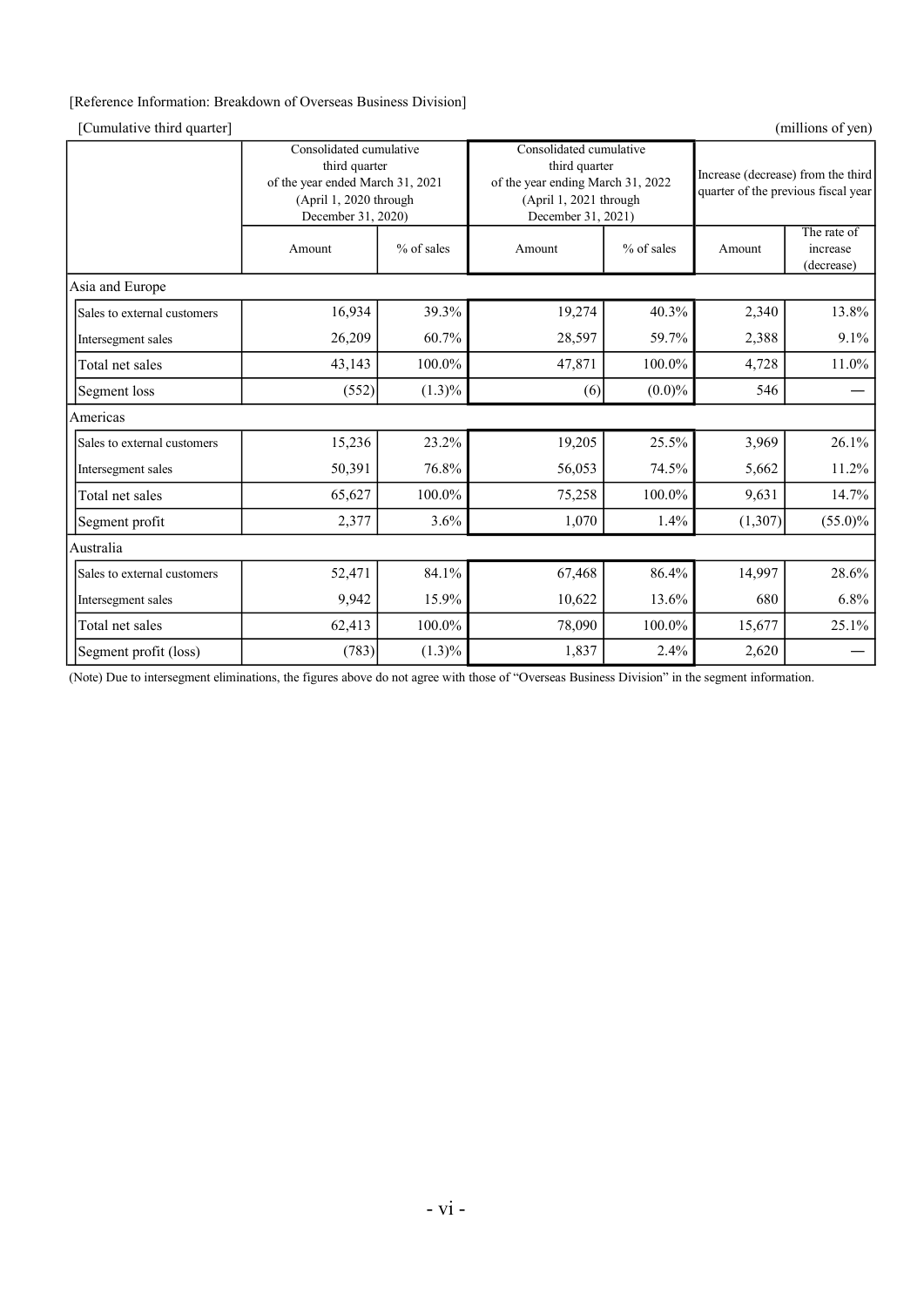| [Third quarter]             |                                                                                                                  |              |                                                                                                                   |              |                                                                              | (millions of yen)                     |  |
|-----------------------------|------------------------------------------------------------------------------------------------------------------|--------------|-------------------------------------------------------------------------------------------------------------------|--------------|------------------------------------------------------------------------------|---------------------------------------|--|
|                             | Consolidated third quarter<br>of the year ended March 31, 2021<br>(October 1, 2020 through<br>December 31, 2020) |              | Consolidated third quarter<br>of the year ending March 31, 2022<br>(October 1, 2021 through<br>December 31, 2021) |              | Increase (decrease)<br>from the third quarter of<br>the previous fiscal year |                                       |  |
|                             | Amount                                                                                                           | $%$ of sales | Amount                                                                                                            | $%$ of sales | Amount                                                                       | The rate of<br>increase<br>(decrease) |  |
| Asia and Europe             |                                                                                                                  |              |                                                                                                                   |              |                                                                              |                                       |  |
| Sales to external customers | 5,841                                                                                                            | 41.7%        | 6,962                                                                                                             | 41.2%        | 1,121                                                                        | 19.2%                                 |  |
| Intersegment sales          | 8,152                                                                                                            | 58.3%        | 9,938                                                                                                             | 58.8%        | 1,786                                                                        | 21.9%                                 |  |
| Total net sales             | 13,993                                                                                                           | 100.0%       | 16,900                                                                                                            | 100.0%       | 2,907                                                                        | 20.8%                                 |  |
| Segment profit (loss)       | (247)                                                                                                            | $(1.8)\%$    | 88                                                                                                                | $0.5\%$      | 335                                                                          |                                       |  |
| Americas                    |                                                                                                                  |              |                                                                                                                   |              |                                                                              |                                       |  |
| Sales to external customers | 4,980                                                                                                            | 21.9%        | 6,617                                                                                                             | 26.0%        | 1,637                                                                        | 32.9%                                 |  |
| Intersegment sales          | 17,794                                                                                                           | 78.1%        | 18,818                                                                                                            | 74.0%        | 1,024                                                                        | 5.8%                                  |  |
| Total net sales             | 22,774                                                                                                           | 100.0%       | 25,435                                                                                                            | 100.0%       | 2,661                                                                        | 11.7%                                 |  |
| Segment profit              | 519                                                                                                              | 2.3%         | 417                                                                                                               | 1.6%         | (102)                                                                        | $(19.7)\%$                            |  |
| Australia                   |                                                                                                                  |              |                                                                                                                   |              |                                                                              |                                       |  |
| Sales to external customers | 19,017                                                                                                           | 85.2%        | 26,490                                                                                                            | 87.7%        | 7,473                                                                        | 39.3%                                 |  |
| Intersegment sales          | 3,311                                                                                                            | 14.8%        | 3,711                                                                                                             | 12.3%        | 400                                                                          | 12.1%                                 |  |
| Total net sales             | 22,328                                                                                                           | 100.0%       | 30,201                                                                                                            | 100.0%       | 7,873                                                                        | 35.3%                                 |  |
| Segment profit (loss)       | (207)                                                                                                            | (0.9)%       | 1,308                                                                                                             | 4.3%         | 1,515                                                                        |                                       |  |

(Note) Due to intersegment eliminations, the figures above do not agree with those of "Overseas Business Division" in the segment information.